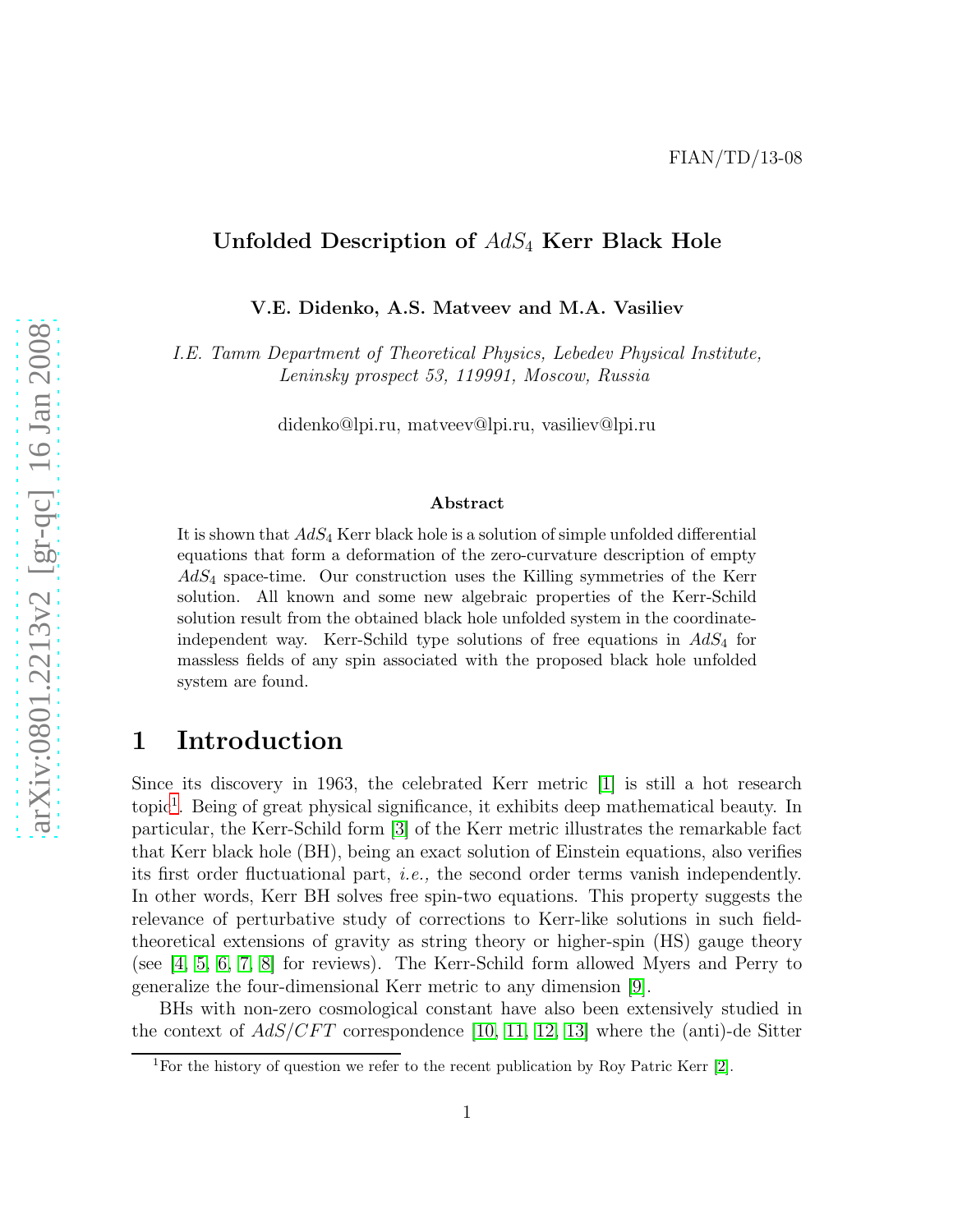geometry plays a distinguished role. Although the generalization of the Kerr solution that describes a rotating BH in  $AdS_4$  was discovered by Carter [\[14\]](#page-15-13) soon after Kerr's paper [\[1\]](#page-15-0), its higher dimensional generalization has been found only recently. A generalization of the Myers-Perry solution with non-zero cosmological term in five dimensions has been given by Hawking, Hunter and Taylor-Robinson in [\[15\]](#page-16-0) and then extended to any dimension by Gibbons, Lu, Page and Pope in [\[16\]](#page-16-1). These higher dimensional BHs are shown [\[17\]](#page-16-2) to possess the hidden symmetry associated with the Yano-Killing tensor [\[18\]](#page-16-3) which is the characteristic feature of Petrov type D metrics.

Despite considerable progress in the construction of different BH metrics, in-cluding the charged rotating Kerr-Newman solution [\[19\]](#page-16-4), the generalization of  $AdS_4$ Taub-NUT to any dimension [\[20\]](#page-16-5) and discovery of various supergravity BHs in the series of works by Chong, Cvetic, Gibbons, Lu, Pope [\[21,](#page-16-6) [22\]](#page-16-7), a number of problems remain open. In particular, a generalization of the well-known four-dimensional Kerr-Newman solution to charged rotating BH solution in any dimension is available neither in flat nor in  $(A)dS$  case. This suggests that some more general approaches can be useful.

Usually an analysis in the BH background uses a particular coordinate system. The aim of this paper is to reformulate the  $AdS_4$  Kerr BH in a coordinate-independent way using the formalism of the unfolded dynamics [\[23,](#page-16-8) [24\]](#page-16-9) that operates with firstorder covariant field equations. We show how the  $AdS_4$  Kerr BH arises as a solution of the BH unfolded system (BHUS) associated with a certain BH Killing vector.

In general, unfolded equations generalize the Cartan-Maurer equations for Lie algebras by incorporating p-form gauge potentials. They provide a powerful tool for the study of partial differential equations. More precisely, consider, following [\[23\]](#page-16-8), a set of differential p-forms  $W^A(x)$  with  $p \geq 0$  and generalized curvatures  $R^A$  defined as

$$
R^A = dW^A + F^A(W), \qquad (1.1)
$$

where  $d = dx^n \frac{\partial}{\partial x^n}$  is the space-time exterior differential and some functions  $F^A$  are built of wedge products of the differential forms  $W^B$ . The functions  $F^A(W)$  subjected the generalized Jacobi identity

<span id="page-1-1"></span>
$$
F^{B} \frac{\delta F^{A}}{\delta W^{B}} = 0 \tag{1.2}
$$

guaranty the generalized Bianchi identity  $dR^A = R^B \frac{\delta F^A}{\delta W^B}$  which shows, in particular, that the differential equations for  $W^A(x)$ 

<span id="page-1-0"></span>
$$
R^A = 0 \tag{1.3}
$$

are consistent. In this case the equations [\(1.3\)](#page-1-0) are called unfolded. Note that every unfolded system is associated with some solution of the generalized Jacobi identity  $(1.2)$  on the functions  $F^A(W)$  built of exterior products of the differential forms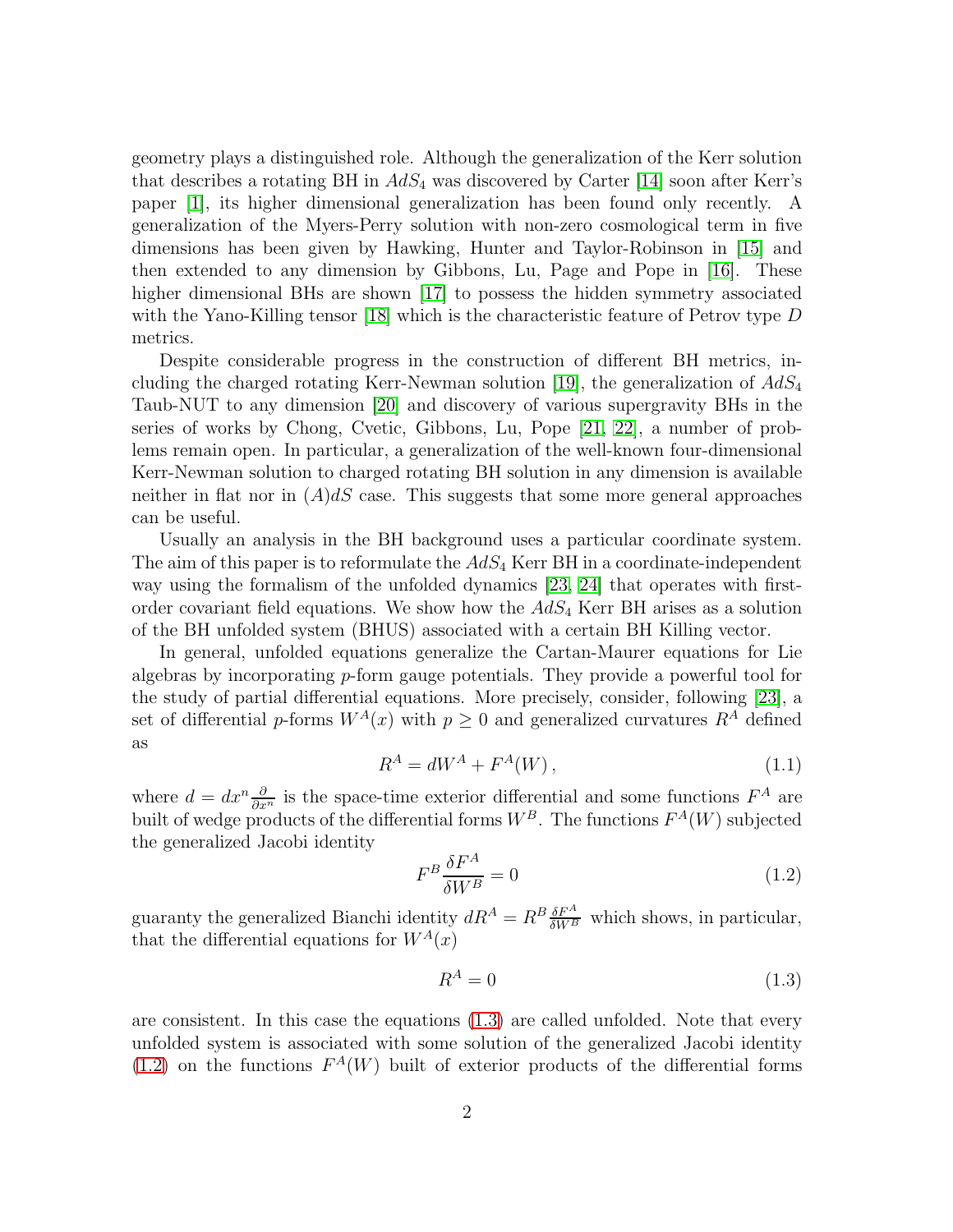$W^A$  which, in turn, defines a free differential algebra [\[25,](#page-16-10) [26\]](#page-16-11) (more precisely, its generalization to the case with zero-forms included).

The reformulation of partial differential equations in the unfolded form has a number of advantages. In particular, the first-order equations formulated in terms of exterior algebra are manifestly coordinate-independent and reconstruct a local solution in terms of its values at any given point of space-time modulo gauge invariance for p-forms with  $p \geq 1$ . (For the recent summary of the properties of unfolded dynamics we refer the reader to [\[27\]](#page-16-12).)

As an example of the unfolded system consider the Killing equation in the  $AdS_4$ space written in the local frame

<span id="page-2-0"></span>
$$
DK_a = \kappa_{ba} h^b, \quad D\kappa_{ab} = 2\lambda^2 K_{[a} h_{b]}, \quad D^2 = R_{ab} = \lambda^2 h_a \wedge h_b, \tag{1.4}
$$

where  $K_a$  is some Killing vector,  $\kappa_{ab} = -\kappa_{ba}$ , D is the Lorentz covariant differential,  $h_a$ is the  $AdS_4$  vierbein one-form,  $-\lambda^2$  is the cosmological constant, and  $a, b = 0, \ldots, 3$ . The  $AdS_4$  geometry is described by the zero curvature equations

$$
d\Omega_{ab} + \Omega_a{}^c \wedge \Omega_{cb} - \lambda^2 h_a \wedge h_b = 0, \qquad (1.5)
$$

<span id="page-2-1"></span>
$$
dh_a + \Omega_a{}^c \wedge h_c = 0 \,, \tag{1.6}
$$

where  $\Omega_{ab}$  is the  $AdS_4$  Lorentz connection one-form. The first of the equations [\(1.4\)](#page-2-0) is obviously equivalent to the  $AdS_4$  Killing equation as it implies  $D_aK_b + D_bK_a = 0$ , while the second one follows as a consequence of Bianchi identities for the space of constant curvature. The equations  $(1.4)$ – $(1.6)$  represent the unfolded system for the set of forms  $W_A = (h_a, \Omega_{ab}, K_a, \kappa_{ab}).$ 

In this paper we show that there exists a simple deformation of the equations  $(1.4)$ – $(1.6)$  with the same set of forms that describes the  $AdS<sub>4</sub>$  Kerr BH in four dimensions with the BH mass being a free deformation parameter. Since the proposed BH Unfolded System (BHUS) expresses all derivatives of fields in terms of the fields themselves, all invariant relationships on the derivatives of BH geometric quantities become direct consequences of BHUS. In particular, it manifestly expresses the Petrov type D BH Weyl tensor in terms of the Killing two-form.

The  $AdS_4$  Killing two-form that results from the exterior differential of the oneform dual to the Killing vector plays the central role in our consideration. The integrability properties of the  $AdS_4$  BHUS imply, in particular, the existence of the sourceless Maxwell tensor and Yano-Killing tensor, both being proportional to the Killing two-form. Let us stress that, even though the Killing two-form in  $AdS_4$ has non-vanishing divergence, it remains related to the BH Weyl tensor and to the sourceless Maxwell field.

Although the obtained results may have different applications, the original motivation for this study was due to the search of the Kerr BH solution in the nonlinear HS gauge theory which itself is formulated in the unfolded form and  $AdS$  space (see,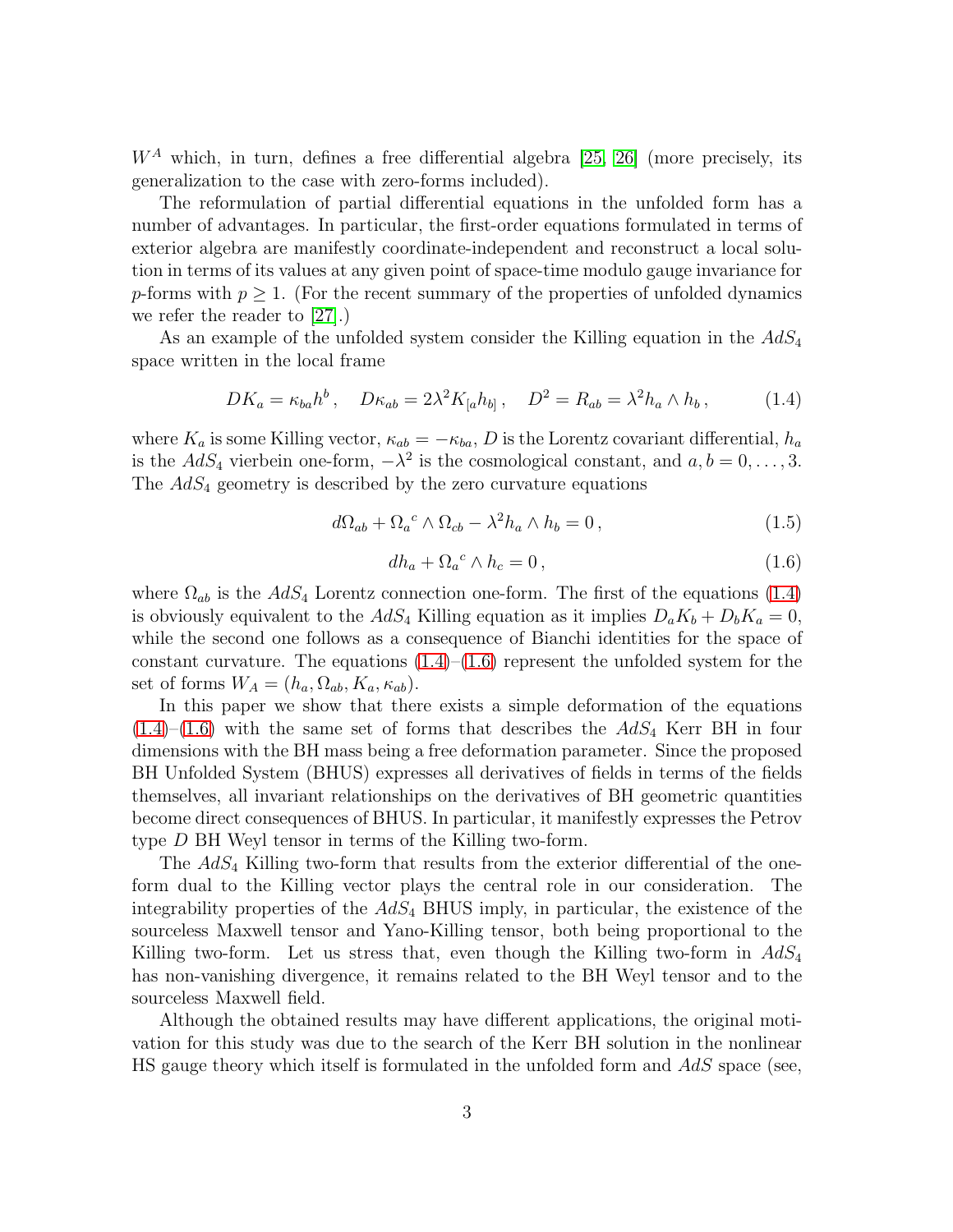e.g., reviews [\[5,](#page-15-3) [8\]](#page-15-6) and references therein). The proposed formulation looks particularly promising in that respect. We show how the proposed BHUS makes it possible to generate Kerr-Schild like solutions of the free bosonic HS field equations for all spins  $s = 0, 1...$  in  $AdS_4$ . Remarkably, for  $s = 1$  and  $s = 2$  the obtained solutions satisfy in addition the minimally coupled to gravity equations. For other spins the covariantization of Fronsdal equations [\[28\]](#page-16-13) in the Kerr-Schild metric leads to certain nonlinear terms which are explicitly calculated.

The rest of the paper is organized as follows. First, in Section [2](#page-3-0) we recall the basic facts about the  $AdS_4$  Kerr BH solution, its Kerr-Schild metric decomposition and its Killing symmetry. In Section [3](#page-5-0) we reconsider the Cartan formalism most appropriate for our purpose. In Section [4](#page-6-0) we present the BH unfolded system, build the null geodesic congruence using Killing projectors, find relations between the Killing twoform, Maxwell tensor and Yano-Killing tensor. In Section [5](#page-10-0) we reproduce the Kerr solution from  $AdS_4$  space via a Kerr-Schild type algebraic shift. Finally, in Section [6](#page-13-0) we show how Kerr-Schild type solutions for free HS equations can be obtained. Section [7](#page-14-0) contains summary and conclusions.

### <span id="page-3-0"></span>2  $AdS_4$  Kerr black hole

A rotating BH of mass  $M$  in  $AdS_4$  admits the Kerr-Schild form<sup>[2](#page-3-1)</sup> [\[14\]](#page-15-13)

<span id="page-3-2"></span>
$$
g_{mn}(X) = \eta_{mn}(X) + \frac{2M}{U(X)} k_m(X) k_n(X), \quad g^{mn}(X) = \eta^{mn}(X) - \frac{2M}{U(X)} k^m(X) k^n(X), \tag{2.1}
$$

where  $\eta_{mn}(X)$   $(m, n = 0, \ldots, 3)$  is the background  $AdS_4$  metric with negative cosmological constant  $-\lambda^2$  and  $k^m(X)$  defines the null geodesic congruence with respect to both full metric  $g_{mn}(X)$  and the background one  $\eta_{mn}(X)$ 

$$
k^{m}k_{m}=0, \quad k^{m}\mathcal{D}_{m}k_{n}=k^{m}D_{m}k_{n}=0.
$$
\n
$$
(2.2)
$$

Here  $\mathcal D$  and  $D$  are full and background covariant differentials, respectively.

A useful coordinate system has the background metric of the form [\[16\]](#page-16-1)

$$
\eta^{mn} = \begin{pmatrix} \frac{1 - a^2 \lambda^2}{(1 + r^2 \lambda^2)(1 - \lambda^2 \frac{a^2 z^2}{r^2})} & 0 & 0 & 0\\ 0 & -1 - \lambda^2 (x^2 - a^2) & -\lambda^2 xy & -\lambda^2 xz\\ 0 & -\lambda^2 xy & -1 - \lambda^2 (y^2 - a^2) & -\lambda^2 yz\\ 0 & -\lambda^2 xz & -\lambda^2 yz & -1 - \lambda^2 z^2 \end{pmatrix},
$$
\n(2.3)

<span id="page-3-1"></span><sup>2</sup>Throughout this paper we use units with  $8\pi G = 1$ .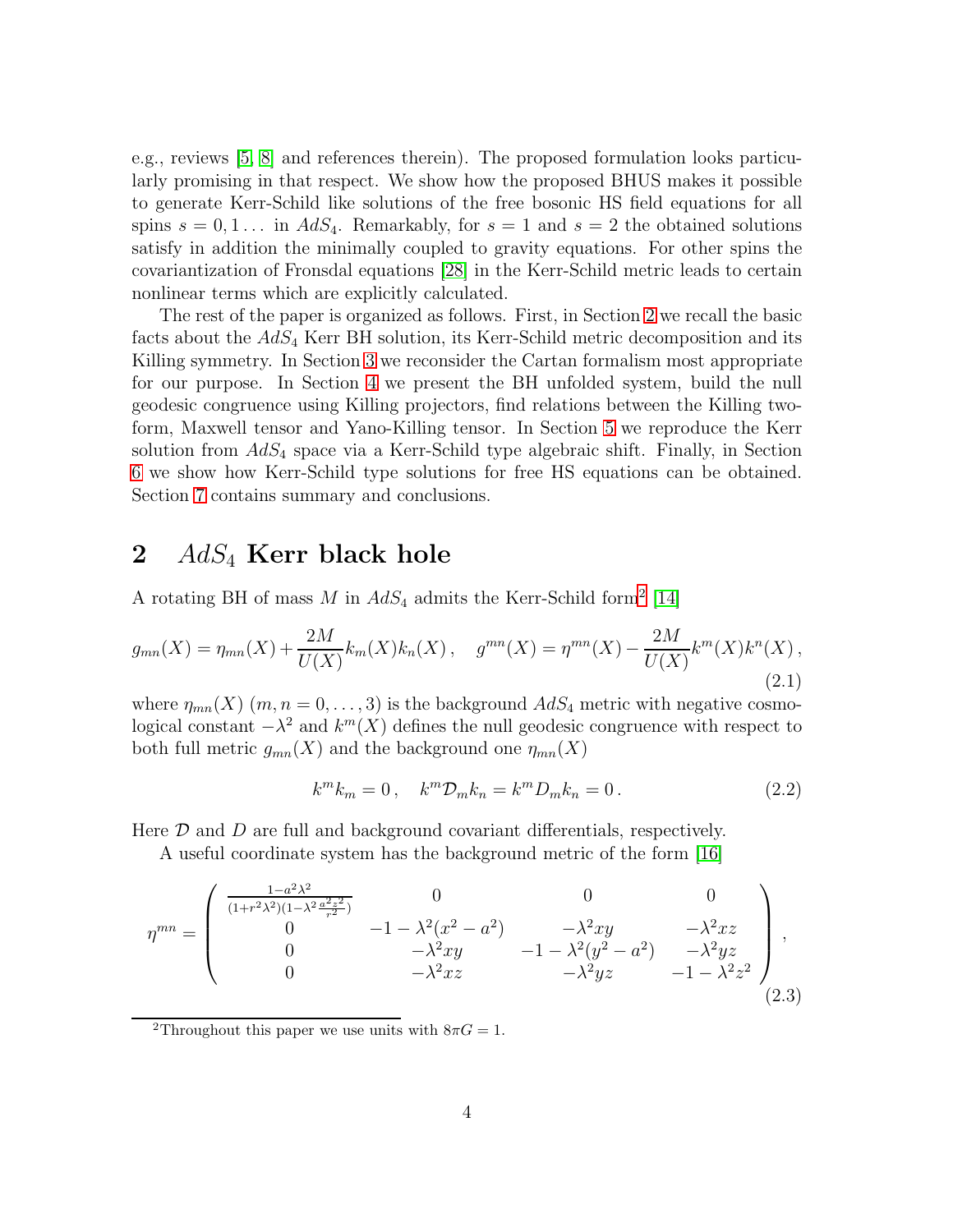where the radial coordinate  $r(X)$  is defined through the ellipsoid of revolution equation

$$
\frac{x^2 + y^2}{r^2 + a^2} + \frac{z^2}{r^2} = 1\tag{2.4}
$$

and a is a rotational parameter. The BH has angular momentum  $J = Ma$ .

Components of the Kerr-Schild vector  $k^{m}(X)$  are

<span id="page-4-4"></span>
$$
k^{0} = \frac{1}{1 + r^{2} \lambda^{2}}, \quad k^{1} = -\frac{xr - ay}{r^{2} + a^{2}}, \quad k^{2} = -\frac{yr + ax}{r^{2} + a^{2}}, \quad k^{3} = -\frac{z}{r}, \quad (2.5)
$$

and

$$
U(X) = r + \frac{a^2 z^2}{r^3}.
$$
\n(2.6)

Direct calculation gives

$$
\frac{2}{U} = \frac{1}{Q} + \frac{1}{\bar{Q}} = -D_m k^m = -\mathcal{D}_m k^m , \qquad (2.7)
$$

where

<span id="page-4-2"></span>
$$
Q = r - \frac{iaz}{r}, \qquad \bar{Q} = r + \frac{iaz}{r}.
$$
\n
$$
(2.8)
$$

Note that the metric [\(2.1\)](#page-3-2) still provides a Kerr solution after the transformation

<span id="page-4-1"></span>
$$
\tau(a, x, y, z, t) = (-a, -x, -y, -z, t).
$$
 (2.9)

In other words, the Kerr-Schild Ansatz also works for the vector  $n^i = \tau(k^i)$ .

One can check that the Maxwell tensor

$$
F = dA^{(1)} = dA^{(2)}, \quad A_m^{(1)} = \frac{k_m}{U}, \quad A_m^{(2)} = \frac{n_m}{U}
$$
 (2.10)

verifies the sourceless Maxwell equations both in the  $AdS<sub>4</sub>$  and in the BH geometry

$$
D_m F^m{}_n = \mathcal{D}_m F^m{}_n = 0. \tag{2.11}
$$

The Kerr BH has two Killing vectors, time translation  $\mathcal{V}_t^m$  and rotation around z-axis  $\mathcal{V}_{\phi}^m$ 

<span id="page-4-0"></span>
$$
\mathcal{V}_t^m = \frac{\partial}{\partial t} = (1, 0, 0, 0), \quad \mathcal{V}_\varphi^m = \frac{\partial}{\partial \varphi} = (0, y, -x, 0). \tag{2.12}
$$

Let us introduce a Killing two-form  $\kappa = dK$  as the exterior derivative of the one-form  $dx^m K_m$  dual to some Killing vector  $K^m$ . This two-form will also be called Papapetrou field. It was originally introduced in [\[29\]](#page-16-14), where it was shown to give rise to the sourceless Maxwell tensor in Ricci flat manifolds with isometries.

A particular linear combination  $\mathcal{V}^m$  of the Killing vectors [\(2.12\)](#page-4-0)

<span id="page-4-3"></span>
$$
\mathcal{V}^m = (1, a\lambda^2 y, -a\lambda^2 x, 0) \tag{2.13}
$$

that satisfies the condition  $k_m V^m = 1$ , will be used later on for the definition of the Killing two-form associated with a Kerr BH in  $AdS_4$ .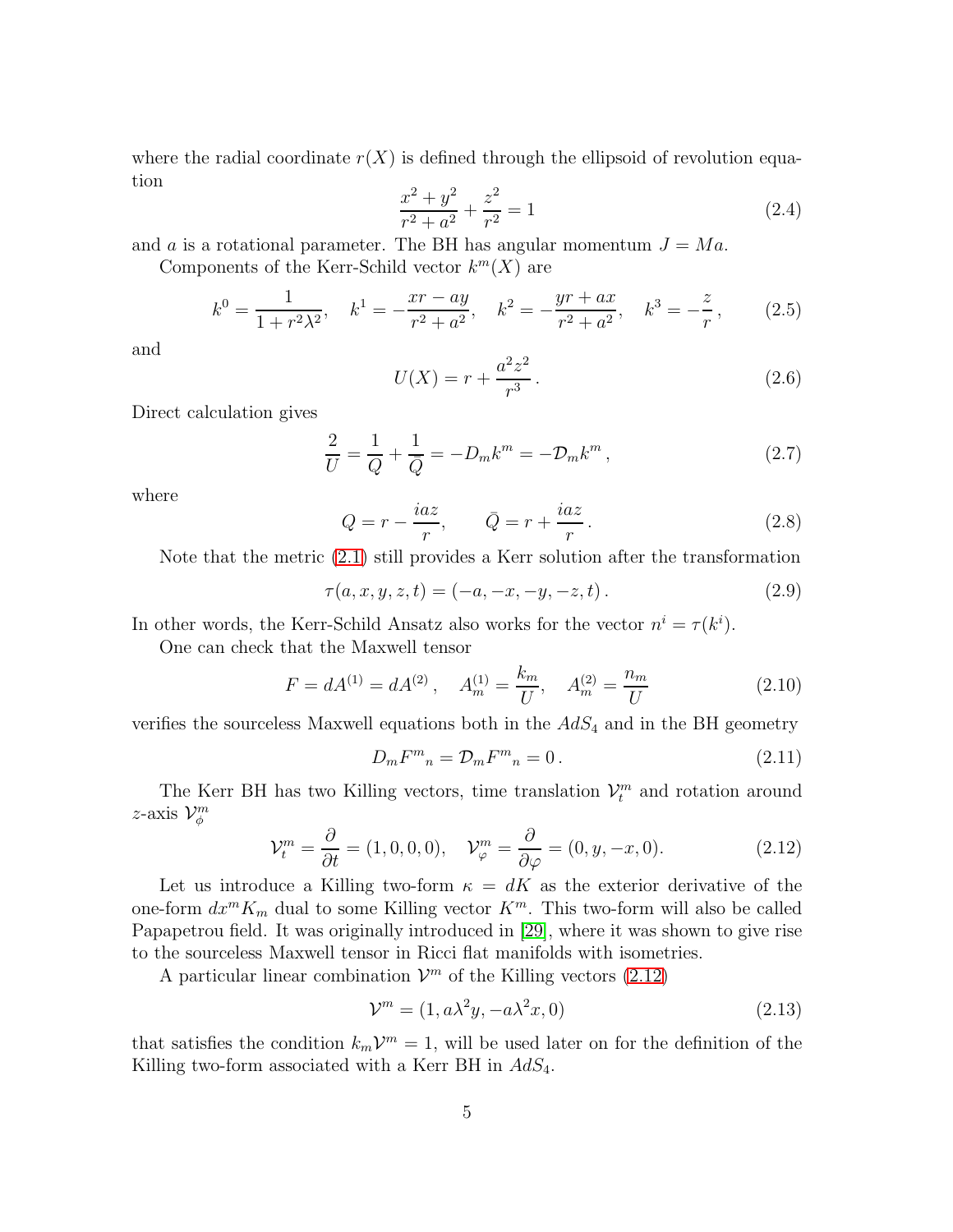## <span id="page-5-0"></span>3 Cartan formalism

Let  $dx^m \Omega_m{}^{ab}$  be an antisymmetric one-form Lorentz connection and  $dx^m \mathbf{h}_m{}^a$  be a vierbein one-form. These can be identified with the gauge fields of the  $AdS_4$  symmetry algebra  $o(3, 2)$ . The corresponding  $AdS_4$  curvatures have the form

<span id="page-5-1"></span>
$$
\mathbf{R}^{ab} = d\Omega^{ab} + \Omega^{ac} \wedge \Omega_c^b - \lambda^2 \mathbf{h}^a \wedge \mathbf{h}^b, \qquad (3.1)
$$

<span id="page-5-3"></span>
$$
\mathbf{R}^a = d\mathbf{h}^a + \mathbf{\Omega}^{ac} \wedge \mathbf{h}_c, \qquad (3.2)
$$

where  $a, b, c = 0, \ldots, 3$  are Lorentz indices.

The zero-torsion condition  $\mathbf{R}^a = 0$  expresses algebraically the Lorentz connection  $\Omega$  via derivatives of **h**. Then the  $\lambda$ -independent part of the curvature two-form [\(3.1\)](#page-5-1) identifies with the Riemann tensor. Einstein equations imply that the Ricci tensor vanishes up to a constant trace part proportional to the cosmological constant. In other words, only those components of the tensor [\(3.1\)](#page-5-1) may remain non-vanishing on-shell that belong to the Weyl tensor

$$
\mathbf{R}_{ab} = \frac{1}{2} \mathbf{h}^c \wedge \mathbf{h}^d C_{cdab} \,, \tag{3.3}
$$

where  $C_{abcd}$  is the Weyl tensor in the local frame,  $C_{abcd} = -C_{bac} = -C_{abdc} = C_{cdab}$ .

The analysis in four dimensions considerably simplifies in spinor notation. Vector notation are translated to the spinor one and vice versa with the help of Pauli  $\sigma$ matrices. For example, for a Lorentz vector  $U_a$  we have

$$
U_{\alpha\dot{\alpha}} = (\sigma^a)_{\alpha\dot{\alpha}} U_a \,, \quad U_a = \frac{1}{2} (\sigma_a)^{\alpha\dot{\alpha}} U_{\alpha\dot{\alpha}} \,. \tag{3.4}
$$

Spinor indices are raised and lowered by the sp(2) antisymmetric tensors  $\varepsilon_{\alpha\beta}$  and  $\varepsilon_{\dot{\alpha}\dot{\beta}}$ 

$$
\xi_{\alpha} = \xi^{\beta} \varepsilon_{\beta \alpha} , \quad \xi^{\alpha} = \varepsilon^{\alpha \beta} \xi_{\beta} , \qquad \bar{\xi}_{\dot{\alpha}} = \bar{\xi}^{\dot{\beta}} \varepsilon_{\dot{\beta} \dot{\alpha}} , \quad \bar{\xi}^{\dot{\alpha}} = \varepsilon^{\dot{\alpha} \dot{\beta}} \bar{\xi}_{\dot{\beta}} , \tag{3.5}
$$

where  $\varepsilon_{12} = \varepsilon^{12} = 1$ ,  $\varepsilon_{\alpha\beta} = -\varepsilon_{\beta\alpha}$ ,  $\varepsilon^{\alpha\beta} = -\varepsilon^{\beta\alpha}$ .

Lorentz irreducible spinor decompositions of the Maxwell and Weyl tensors  $F_{ab}$ and  $C_{abcd}$  read, respectively, as

$$
F_{\alpha\dot{\alpha}\beta\dot{\beta}} = \varepsilon_{\alpha\beta}\bar{F}_{\dot{\alpha}\dot{\beta}} + \varepsilon_{\dot{\alpha}\dot{\beta}}F_{\alpha\beta}, \qquad C_{\alpha\dot{\alpha}\beta\dot{\beta}\gamma\dot{\gamma}\delta\dot{\delta}} = \varepsilon_{\alpha\beta}\varepsilon_{\gamma\delta}\bar{C}_{\dot{\alpha}\dot{\beta}\dot{\gamma}\dot{\delta}} + \varepsilon_{\dot{\alpha}\dot{\beta}}\varepsilon_{\dot{\gamma}\dot{\delta}}C_{\alpha\beta\gamma\delta}, \qquad (3.6)
$$

where<sup>[3](#page-5-2)</sup>  $F_{\alpha\alpha}$  and  $C_{\alpha\alpha\alpha\alpha}$  are totally symmetric multispinors.

To describe Killing symmetries let us rewrite the Cartan equations [\(3.1\)](#page-5-1), [\(3.2\)](#page-5-3) in spinor notation. Lorentz connection one-forms  $\Omega_{\alpha\alpha}$ ,  $\bar{\Omega}_{\dot{\alpha}\dot{\alpha}}$  and vierbein one-form  $h_{\alpha\dot{\alpha}}$ 

<span id="page-5-2"></span><sup>3</sup>The symmetrization over repeated spinor indices is implied.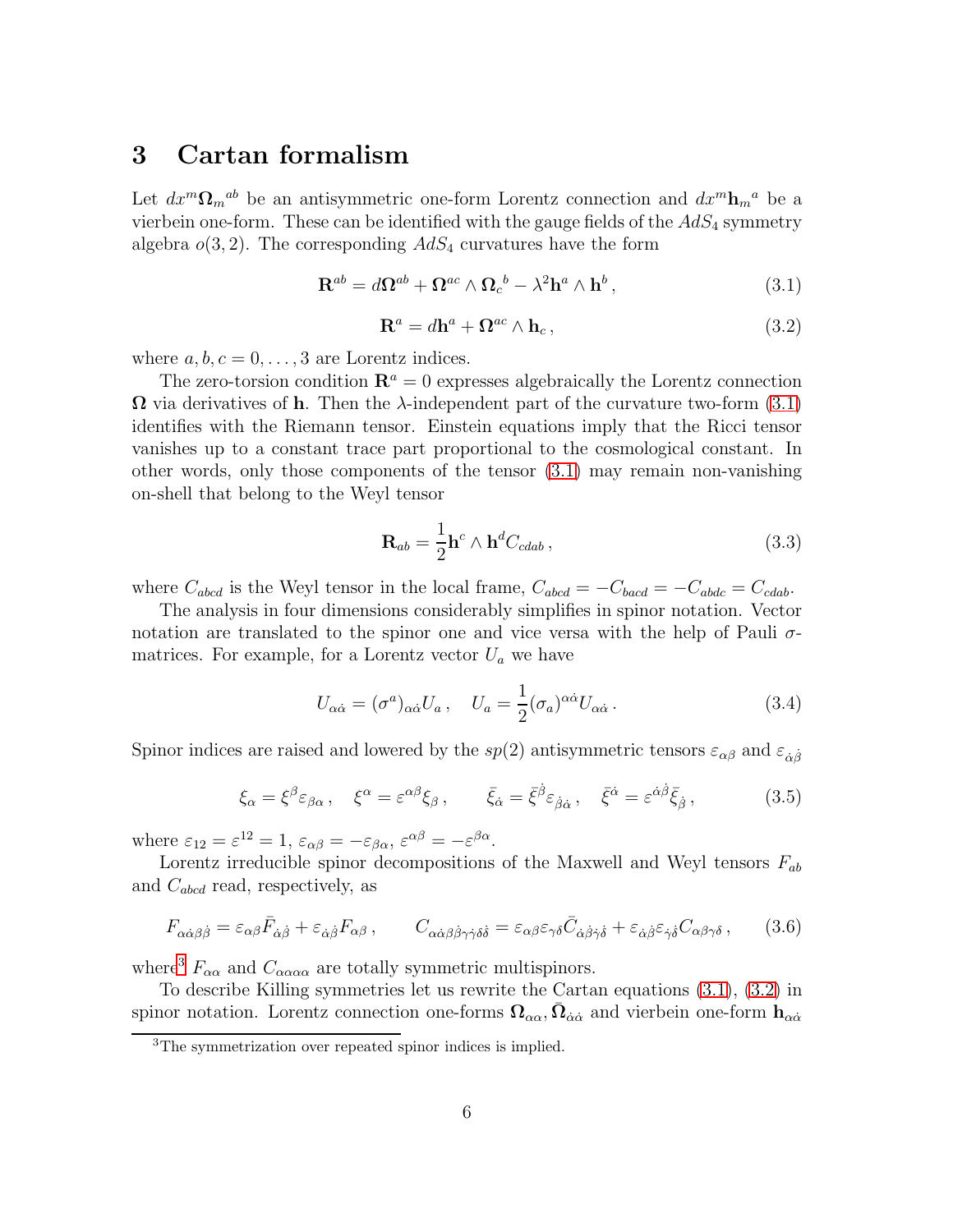can be identified with the gauge fields of  $sp(4) \sim o(3, 2)$ . Vacuum Einstein equations with cosmological constant acquire the form

<span id="page-6-2"></span>
$$
\mathcal{R}_{\alpha\alpha} = d\Omega_{\alpha\alpha} + \Omega_{\alpha}{}^{\gamma} \wedge \Omega_{\gamma\alpha} = \frac{\lambda^2}{2} H_{\alpha\alpha} + \frac{1}{8} H^{\gamma\gamma} C_{\gamma\gamma\alpha\alpha} , \qquad (3.7)
$$

<span id="page-6-3"></span>
$$
\bar{\mathcal{R}}_{\dot{\alpha}\dot{\alpha}} = d\bar{\Omega}_{\dot{\alpha}\dot{\alpha}} + \bar{\Omega}_{\dot{\alpha}}{}^{\dot{\gamma}} \wedge \bar{\Omega}_{\dot{\gamma}\dot{\alpha}} = \frac{\lambda^2}{2} \bar{\mathbf{H}}_{\dot{\alpha}\dot{\alpha}} + \frac{1}{8} \bar{\mathbf{H}}^{\dot{\gamma}\dot{\gamma}} \bar{C}_{\dot{\gamma}\dot{\gamma}\dot{\alpha}\dot{\alpha}} ,\tag{3.8}
$$

$$
\mathcal{R}_{\alpha\dot{\alpha}} = d\mathbf{h}_{\alpha\dot{\alpha}} + \frac{1}{2} \mathbf{\Omega}_{\alpha}{}^{\gamma} \wedge \mathbf{h}_{\gamma\dot{\alpha}} + \frac{1}{2} \bar{\mathbf{\Omega}}_{\dot{\alpha}}{}^{\dot{\gamma}} \wedge \mathbf{h}_{\alpha\dot{\gamma}} = 0, \qquad (3.9)
$$

where  $\mathcal{R}_{\alpha\beta}, \bar{\mathcal{R}}_{\dot{\alpha}\dot{\beta}}$  are the components of the Loretnz curvature two-form

<span id="page-6-4"></span>
$$
\mathcal{D}^2 \xi_{\alpha \dot{\alpha}} = \frac{1}{2} \mathcal{R}_{\alpha}{}^{\beta} \xi_{\beta \dot{\alpha}} + \frac{1}{2} \bar{\mathcal{R}}_{\dot{\alpha}}{}^{\dot{\beta}} \xi_{\alpha \dot{\beta}} \tag{3.10}
$$

and

<span id="page-6-7"></span>
$$
\mathbf{H}^{\alpha\alpha} = \mathbf{h}^{\alpha}{}_{\dot{\alpha}} \wedge \mathbf{h}^{\alpha\dot{\alpha}} \,, \qquad \bar{\mathbf{H}}^{\dot{\alpha}\dot{\alpha}} = \mathbf{h}_{\alpha}{}^{\dot{\alpha}} \wedge \mathbf{h}^{\alpha\dot{\alpha}} \,. \tag{3.11}
$$

The Killing equation is

<span id="page-6-1"></span>
$$
\mathcal{D}\mathcal{V}_{\alpha\dot{\alpha}} = \frac{1}{2}\mathbf{h}^{\gamma}{}_{\dot{\alpha}}\kappa_{\gamma\alpha} + \frac{1}{2}\mathbf{h}_{\alpha}{}^{\dot{\gamma}}\bar{\kappa}_{\dot{\gamma}\dot{\alpha}}\,,\tag{3.12}
$$

where  $\kappa_{\alpha\alpha}$  and  $\bar{\kappa}_{\dot{\alpha}\dot{\alpha}}$  just represent non-zero components of first derivatives of the Killing vector  $\mathcal{V}_{\alpha\dot{\alpha}}$ . In vector notation this gives  $\mathcal{D}_m \mathcal{V}_n = \kappa_{mn} = -\kappa_{nm}$ , hence leading to  $\mathcal{D}_{m}\mathcal{V}_{n} = 0$ .

Differentiation of  $(3.12)$  with the help of  $(3.7)$ ,  $(3.8)$  and  $(3.10)$  yields

<span id="page-6-5"></span>
$$
\mathcal{D}\kappa_{\alpha\alpha} = \lambda^2 \mathbf{h}_{\alpha}{}^{\dot{\gamma}} \mathcal{V}_{\alpha\dot{\gamma}} + \frac{1}{4} \mathbf{h}^{\beta\dot{\beta}} \mathcal{V}^{\beta}{}_{\dot{\beta}} C_{\beta\beta\alpha\alpha} , \qquad (3.13)
$$

$$
\mathcal{D}\bar{\kappa}_{\dot{\alpha}\dot{\alpha}} = \lambda^2 \mathbf{h}^{\gamma}{}_{\dot{\alpha}} \mathcal{V}_{\gamma\dot{\alpha}} + \frac{1}{4} \mathbf{h}^{\beta\dot{\beta}} \mathcal{V}_{\beta}{}^{\dot{\beta}} \bar{C}_{\dot{\beta}\dot{\beta}\dot{\alpha}\dot{\alpha}} \,. \tag{3.14}
$$

with compatibility conditions  $\mathcal{D}^{\beta\dot{\alpha}}C_{\beta\alpha\alpha\alpha} = 0$ ,  $\mathcal{D}^{\alpha\dot{\beta}}\bar{C}_{\dot{\beta}\dot{\alpha}\dot{\alpha}\dot{\alpha}} = 0$ . In case  $C_{\alpha\alpha\alpha\alpha} = 0$ ,  $\bar{C}_{\dot{\alpha}\dot{\alpha}\dot{\alpha}\dot{\alpha}} = 0$  the equations [\(3.12\)](#page-6-1)–[\(3.14\)](#page-6-5) describe an isometry of  $AdS_4$ .

### <span id="page-6-0"></span>4 Black hole unfolded equations

### 4.1 Consistency condition for Killing unfolded system

Let us investigate solutions of Einstein equations with negative cosmological constant and the Weyl tensor of the form

<span id="page-6-6"></span>
$$
C_{\alpha\alpha\alpha\alpha} = f(X)\kappa_{\alpha\alpha}\kappa_{\alpha\alpha},\tag{4.1}
$$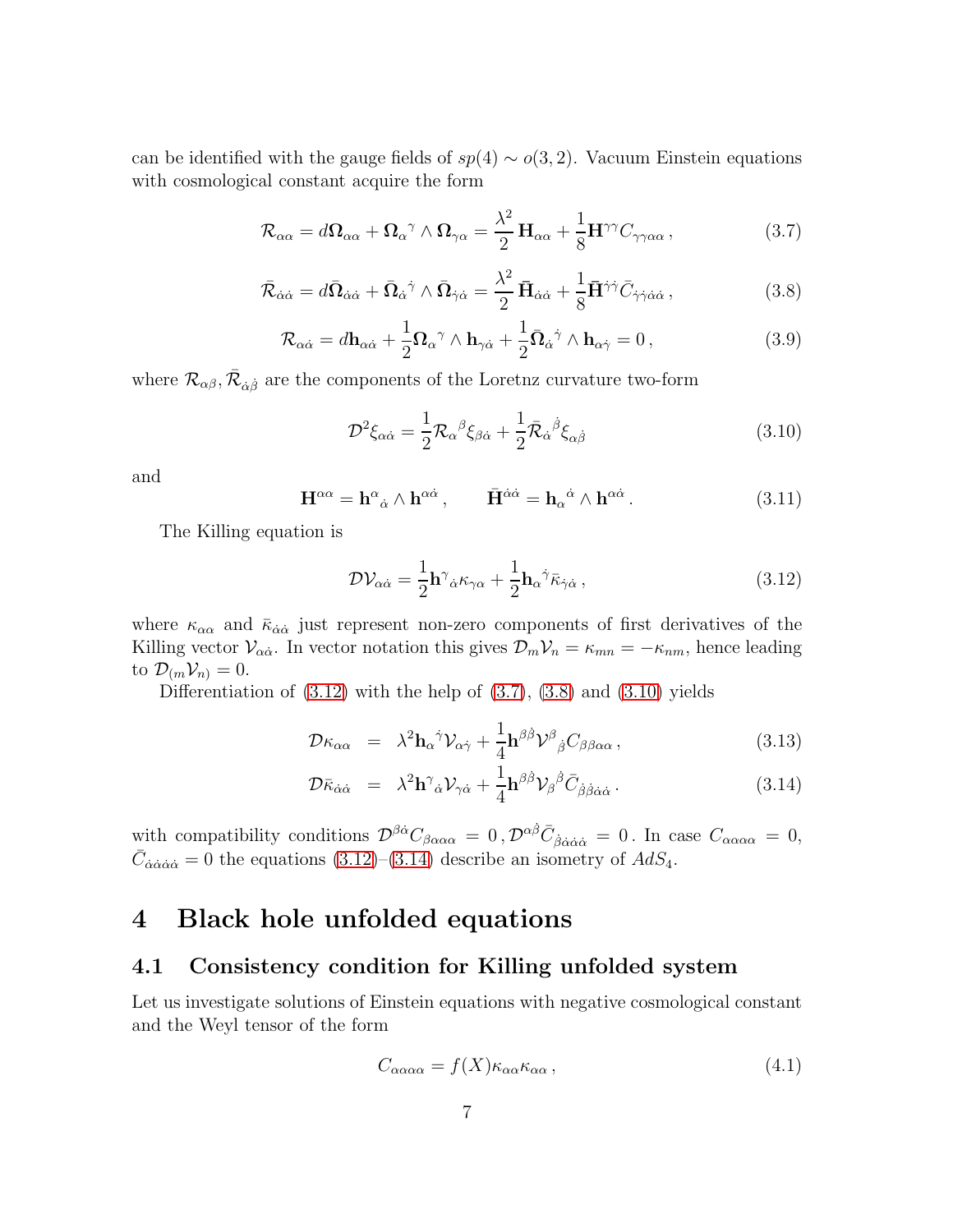where  $f(X)$  is some function of space-time coordinates X, and  $\kappa_{\alpha\alpha}$  is a Killing twoform corresponding to some Killing vector  $V_{\alpha\dot{\alpha}}$ . So, we assume at least one isometry. The Weyl tensor  $(4.1)$  is of the type D by Petrov classification [\[30\]](#page-16-15).

From the Killing equations  $(3.12)$ – $(3.14)$  we derive the following unfolded equations

<span id="page-7-0"></span>
$$
\mathcal{D}\mathcal{V}_{\alpha\dot{\alpha}} = \frac{1}{2}\mathbf{h}^{\gamma}{}_{\dot{\alpha}}\kappa_{\gamma\alpha} + \frac{1}{2}\mathbf{h}_{\alpha}{}^{\dot{\gamma}}\bar{\kappa}_{\dot{\gamma}\dot{\alpha}}\,,\tag{4.2}
$$

$$
\mathcal{D}\kappa_{\alpha\alpha} = \lambda^2 \mathbf{h}_{\alpha}{}^{\dot{\gamma}} \mathcal{V}_{\alpha\dot{\gamma}} + \frac{f}{4} \mathbf{h}^{\beta\dot{\beta}} \mathcal{V}^{\beta}{}_{\dot{\beta}} \kappa_{\beta\beta\alpha\alpha} , \qquad (4.3)
$$

$$
\mathcal{D}\bar{\kappa}_{\dot{\alpha}\dot{\alpha}} = \lambda^2 \mathbf{h}^{\gamma}_{\dot{\alpha}} \mathcal{V}_{\gamma\dot{\alpha}} + \frac{\bar{f}}{4} \mathbf{h}^{\beta\dot{\beta}} \mathcal{V}_{\beta}{}^{\dot{\beta}} \bar{\kappa}_{\dot{\beta}\dot{\beta}\dot{\alpha}\dot{\alpha}}, \tag{4.4}
$$

$$
\mathcal{R}_{\alpha\alpha} = \frac{\lambda^2}{2} \mathbf{H}_{\alpha\alpha} + \frac{f}{8} \mathbf{H}^{\beta\beta} \kappa_{\beta\beta\alpha\alpha} , \qquad (4.5)
$$

$$
\bar{\mathcal{R}}_{\dot{\alpha}\dot{\alpha}} = \frac{\lambda^2}{2} \bar{\mathbf{H}}_{\dot{\alpha}\dot{\alpha}} + \frac{\bar{f}}{8} \bar{\mathbf{H}}^{\dot{\beta}\dot{\beta}} \bar{\kappa}_{\dot{\beta}\dot{\beta}\dot{\alpha}\dot{\alpha}}, \qquad (4.6)
$$

$$
\mathcal{D}\mathbf{h}_{\alpha\dot{\alpha}} = 0, \tag{4.7}
$$

$$
df = -\left(\frac{1}{12}f^2 + \frac{5f\lambda^2}{2\kappa^2}\right) \mathbf{h}^{\alpha\dot{\gamma}} \mathcal{V}^{\alpha}{}_{\dot{\gamma}} \kappa_{\alpha\alpha} ,\qquad (4.8)
$$

$$
d\bar{f} = -(\frac{1}{12}\bar{f}^2 + \frac{5\bar{f}\lambda^2}{2\bar{\kappa}^2})\mathbf{h}^{\gamma\dot{\alpha}}\mathcal{V}_{\gamma}{}^{\dot{\alpha}}\bar{\kappa}_{\dot{\alpha}\dot{\alpha}}\,,\tag{4.9}
$$

where  $\mathbf{H}^{\alpha\alpha}$  and  $\bar{\mathbf{H}}^{\dot{\alpha}\dot{\alpha}}$  are defined in [\(3.11\)](#page-6-7),  $\mathcal{R}_{\alpha\alpha}$  and  $\bar{\mathcal{R}}_{\dot{\alpha}\dot{\alpha}}$  are the curvatures [\(3.7\)](#page-6-2) and [\(3.8\)](#page-6-3), and we use notations  $\kappa_{\alpha\beta}\kappa^{\beta}{}_{\gamma} = \kappa^2 \varepsilon_{\alpha\gamma}$ ,  $\kappa_{\alpha\alpha\alpha\alpha} = \kappa_{\alpha\alpha}\kappa_{\alpha\alpha}$ .

The system  $(4.2)$ – $(4.9)$  has the unfolded form  $(1.3)$  and is formally consistent. We call it BH unfolded system (BHUS). It is invariant under the following transformation

<span id="page-7-1"></span>
$$
\tau_{\mu}: (\mathcal{V}_{\alpha\dot{\alpha}}, \kappa_{\alpha\alpha}, \bar{\kappa}_{\dot{\alpha}\dot{\alpha}}, f, \bar{f}) \to (\mu \mathcal{V}_{\alpha\dot{\alpha}}, \mu \kappa_{\alpha\alpha}, \mu \bar{\kappa}_{\dot{\alpha}\dot{\alpha}}, \mu^{-2} f, \mu^{-2} \bar{f}), \tag{4.10}
$$

where  $\mu$  is a real parameter. As we show below, the transformation [\(4.10\)](#page-7-1) with  $\mu = -1$ , that does not affect f, describes the  $\tau$ -symmetry transformation [\(2.9\)](#page-4-1).

The equations [\(4.8\)](#page-7-0) and [\(4.9\)](#page-7-0) result from the Bianchi identities for the curvatures [\(4.5\)](#page-7-0), [\(4.6\)](#page-7-0). It can be shown that  $f(X) = f(\kappa^2)$  as a consequence of [\(4.3\)](#page-7-0). Indeed, we have

<span id="page-7-2"></span>
$$
d\kappa^2 = (\lambda^2 + \frac{1}{3}f\kappa^2)\mathbf{h}^{\alpha\dot{\alpha}}\mathcal{V}^{\alpha}{}_{\dot{\alpha}}\kappa_{\alpha\alpha}.\tag{4.11}
$$

Comparing  $(4.8)$  and  $(4.11)$ , we obtain

$$
\frac{d\kappa^2}{2\lambda^2 + \frac{2}{3}f\kappa^2} + \frac{df}{\frac{1}{6}f^2 + 5\lambda^2 \frac{f}{\kappa^2}} = 0.
$$
 (4.12)

Its general solution is

<span id="page-7-3"></span>
$$
f = 6\mathcal{M}\frac{\mathcal{G}^3}{\kappa^2},\tag{4.13}
$$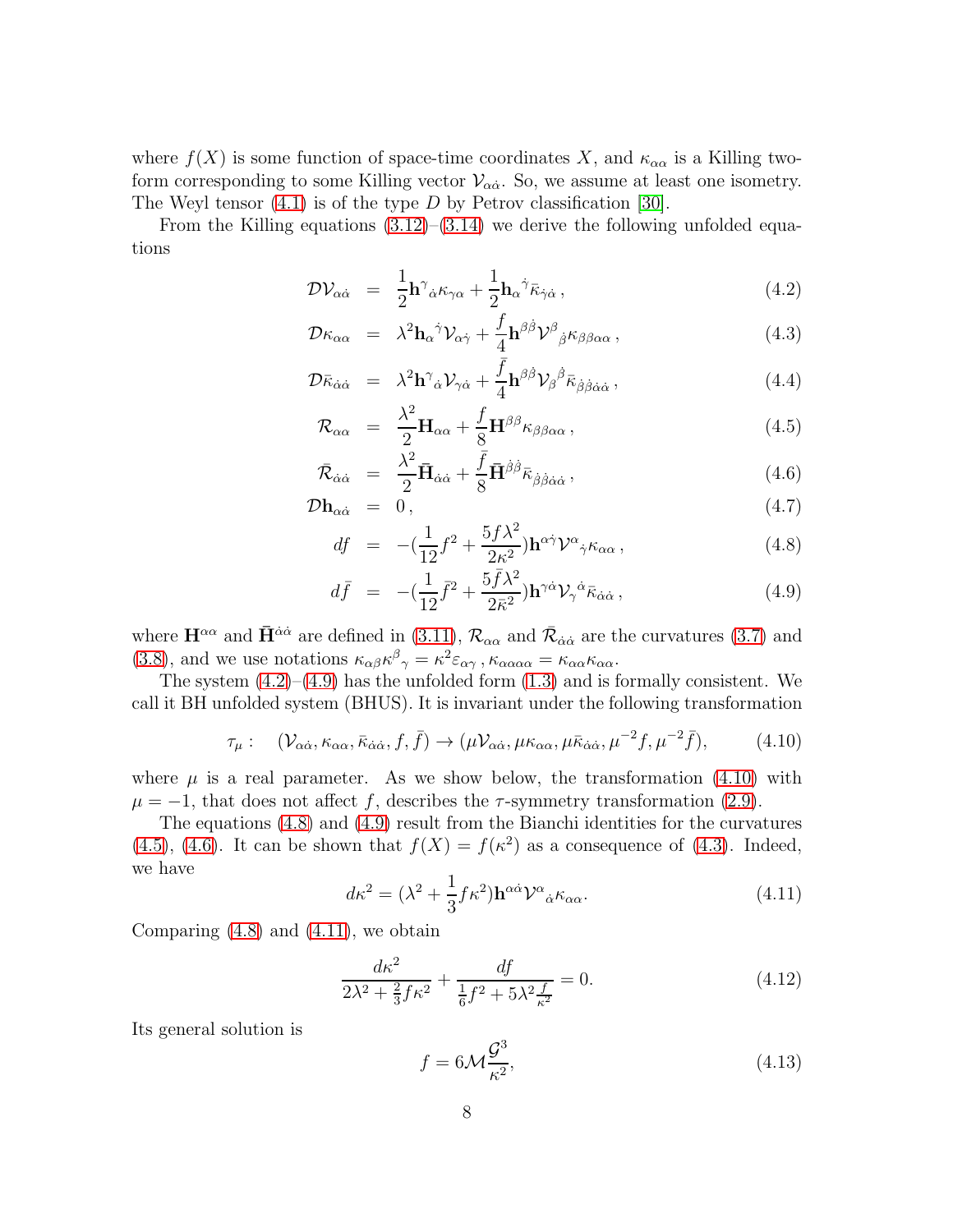where the complex parameter  $M$  appears as an integration constant and  $\mathcal G$  is defined implicitly by

<span id="page-8-2"></span>
$$
\mathcal{MG}^3 - \mathcal{G}\sqrt{-\kappa^2} = \lambda^2 \tag{4.14}
$$

and satisfies

<span id="page-8-1"></span>
$$
d\mathcal{G} = -\frac{\mathcal{G}^2}{2\sqrt{-\kappa^2}} \mathbf{h}^{\alpha\dot{\alpha}} \mathcal{V}^{\alpha}{}_{\dot{\alpha}} \kappa_{\alpha\alpha}.
$$
 (4.15)

Analogously,

$$
\bar{f} = 6\bar{\mathcal{M}}\frac{\bar{\mathcal{G}}^3}{\bar{\kappa}^2}, \qquad \bar{\mathcal{M}}\bar{\mathcal{G}}^3 - \bar{\mathcal{G}}\sqrt{-\bar{\kappa}^2} = \lambda^2. \tag{4.16}
$$

### 4.2 Killing projectors

Let two pairs of mutually conjugated projectors  $\Pi_{\alpha\beta}^{\pm}$  and  $\bar{\Pi}_{\dot{\alpha}\dot{\beta}}^{\pm}$  have the form

<span id="page-8-0"></span>
$$
\Pi_{\alpha\beta}^{\pm} = \frac{1}{2} (\epsilon_{\alpha\beta} \pm \frac{1}{\sqrt{-\kappa^2}} \kappa_{\alpha\beta}), \qquad \bar{\Pi}_{\dot{\alpha}\dot{\beta}}^{\pm} = \frac{1}{2} (\epsilon_{\dot{\alpha}\dot{\beta}} \pm \frac{1}{\sqrt{-\bar{\kappa}^2}} \bar{\kappa}_{\dot{\alpha}\dot{\beta}}). \tag{4.17}
$$

They satisfy

$$
\Pi^{\pm\beta}_{\alpha}\Pi^{\pm}_{\beta\gamma} = \Pi^{\pm}_{\alpha\gamma}, \qquad \Pi^{\pm\beta}_{\alpha}\Pi^{\mp}_{\beta\gamma} = 0, \qquad \bar{\Pi}^{\pm\beta}_{\dot{\alpha}}\bar{\Pi}^{\pm}_{\dot{\beta}\dot{\gamma}} = \bar{\Pi}^{\pm}_{\dot{\alpha}\dot{\gamma}}, \qquad \bar{\Pi}^{\pm\beta}_{\dot{\alpha}}\bar{\Pi}^{\mp}_{\dot{\beta}\dot{\gamma}} = 0. \tag{4.18}
$$

From the definition [\(4.17\)](#page-8-0) it follows that

$$
\Pi_{\alpha\beta}^{\pm} = -\Pi_{\beta\alpha}^{\mp} , \qquad \bar{\Pi}_{\dot{\alpha}\dot{\beta}}^{\pm} = -\bar{\Pi}_{\dot{\beta}\dot{\alpha}}^{\mp} . \qquad (4.19)
$$

Hereinafter we will focus on the holomorphic (*i.e.*, undotted) sector of the BHUS. All relations in the antiholomorphic sector result by conjugation.

From  $(4.17)$  and  $(4.2)$  and  $(4.3)$  it follows that

$$
\mathcal{D}\Pi_{\alpha\alpha}^{\pm} = \pm \mathcal{G}(\Pi_{\alpha\beta}^{+}\Pi_{\alpha\beta}^{+} + \Pi_{\alpha\beta}^{-}\Pi_{\alpha\beta}^{-})\mathcal{V}^{\beta}{}_{\dot{\gamma}}\mathbf{h}^{\beta\dot{\gamma}}.
$$
\n(4.20)

The projectors [\(4.17\)](#page-8-0) split the two-dimensional (anti)holomorphic spinor space into the direct sum of two one-dimensional subspaces. For any  $\xi_{\alpha}$  we set

$$
\xi_{\alpha}^{\pm} = \Pi_{\alpha}^{\pm \beta} \xi_{\beta} , \qquad \xi_{\alpha}^{+} + \xi_{\alpha}^{-} = \xi_{\alpha}, \qquad (4.21)
$$

so that  $\Pi^{\pm \beta}_\alpha \xi^\pm_\beta = 0$ . This allows us to build light-like vectors with the aid of projectors. Indeed, consider an arbitrary vector  $U_{\alpha\dot{\alpha}}$ . Using [\(4.17\)](#page-8-0) define  $U_{\alpha\dot{\alpha}}^{\pm}$  and  $U_{\alpha\dot{\alpha}}^{\pm\mp}$  as

$$
U_{\alpha\dot{\alpha}}^{\pm} = \Pi_{\alpha}^{\pm\beta} \bar{\Pi}_{\dot{\alpha}}^{\pm\dot{\beta}} U_{\beta\dot{\beta}}, \qquad U_{\alpha\dot{\alpha}}^{+-} = \Pi_{\alpha}^{+\beta} \bar{\Pi}_{\dot{\alpha}}^{-\dot{\beta}} U_{\beta\dot{\beta}}, \qquad U_{\alpha\dot{\alpha}}^{-+} = \Pi_{\alpha}^{-\beta} \bar{\Pi}_{\dot{\alpha}}^{+\dot{\beta}} U_{\beta\dot{\beta}}.
$$
 (4.22)

Obviously,  $U^{\pm}_{\alpha\dot{\beta}}U^{\pm\alpha\dot{\gamma}}=0$  and  $U^{\pm}_{\alpha\dot{\alpha}}U^{\pm\beta\dot{\alpha}}=0$ . Then  $U^{-}_{\alpha\dot{\alpha}}$  can be cast into the form

$$
U_{\alpha\dot{\alpha}}^{-} = \psi_{\alpha}\bar{\zeta}_{\dot{\alpha}}\,,\tag{4.23}
$$

From this it follows that

$$
U_{\alpha\dot{\beta}}^{\pm}U_{\beta\dot{\alpha}}^{\pm} = U_{\alpha\dot{\alpha}}^{\pm}U_{\beta\dot{\beta}}^{\pm}, \qquad U_{\alpha\dot{\beta}}^{-+}U_{\beta\dot{\alpha}}^{+-} = -\frac{(U^{-+}U^{+-})}{(U^{-}U^{+})}U_{\alpha\dot{\alpha}}^{-}U_{\beta\dot{\beta}}^{+}, \tag{4.24}
$$

where  $(AB) = A_{\alpha\dot{\alpha}}B^{\alpha\dot{\alpha}}$ .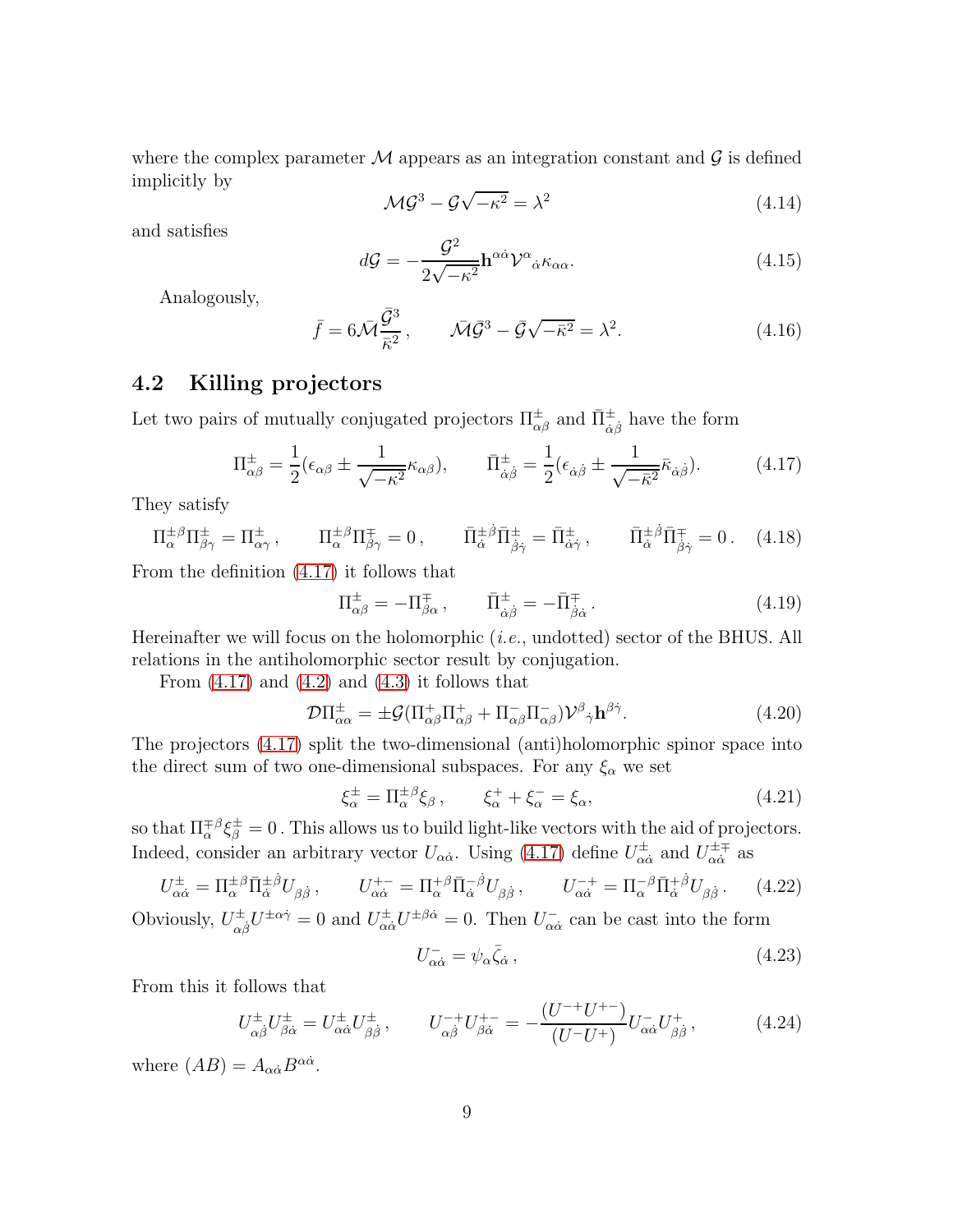#### 4.3 Kerr-Schild vector in BH unfolded system

Let us identify  $\kappa_{\alpha\alpha}$  in [\(4.17\)](#page-8-0) with  $\kappa_{\alpha\alpha}$  in the BHUS and introduce two null vectors

<span id="page-9-1"></span>
$$
k_{\alpha\dot{\alpha}} = \frac{2}{(\mathcal{V} - \mathcal{V}^+)} \mathcal{V}^-_{\alpha\dot{\alpha}}, \qquad n_{\alpha\dot{\alpha}} = \frac{2}{(\mathcal{V} - \mathcal{V}^+)} \mathcal{V}^+_{\alpha\dot{\alpha}}
$$
(4.25)

with the evident property  $\frac{1}{2}k_{\alpha\dot{\alpha}}\mathcal{V}^{\alpha\dot{\alpha}} = \frac{1}{2}$  $\frac{1}{2}n_{\alpha\dot{\alpha}}\mathcal{V}^{\dot{\alpha}\dot{\alpha}} = 1$ . It is a matter of definition which of two vectors  $k_{\alpha\dot{\alpha}}$  or  $n_{\alpha\dot{\alpha}}$  to identify with a Kerr-Schild vector. Indeed, the equations [\(4.2\)](#page-7-0)–[\(4.9\)](#page-7-0) are invariant under the symmetry  $\tau_{-1}$  [\(4.10\)](#page-7-1) which acts on  $k_{\alpha\dot{\alpha}}$ as  $\tau_{-1}(k_{\alpha\dot{\alpha}}) = -n_{\alpha\dot{\alpha}}$ . Let us choose  $k_{\alpha\dot{\alpha}}$  as a Kerr-Schild vector.

Obviously,

<span id="page-9-4"></span>
$$
k_{\alpha\dot{\alpha}}k^{\beta\dot{\alpha}} = 0. \tag{4.26}
$$

From BHUS and projector properties the geodesity condition follows by straightforward calculation

<span id="page-9-5"></span>
$$
k^{\alpha \dot{\alpha}} \mathcal{D}_{\alpha \dot{\alpha}} k_{\beta \dot{\beta}} = 0. \qquad (4.27)
$$

In addition,  $k_{\alpha\dot{\alpha}}$  is the eigenvector of the Papapetrou field  $\kappa_{\alpha\alpha}$ 

$$
\kappa_{\alpha\beta}k^{\beta}{}_{\dot{\alpha}} = \sqrt{-\kappa^2}k_{\alpha\dot{\alpha}}\tag{4.28}
$$

and has the following properties as a consequence of  $(4.2)$ ,  $(4.3)$  and  $(4.15)$ 

$$
\mathcal{D}_{\alpha\dot{\alpha}}k^{\alpha\dot{\alpha}} = -2(\mathcal{G} + \bar{\mathcal{G}}), \qquad k^{\alpha\dot{\alpha}}\mathcal{D}_{\alpha\dot{\alpha}}\mathcal{G} = 2\mathcal{G}^2, \qquad (4.29)
$$

$$
\mathcal{D}_{\alpha\dot{\alpha}}((\mathcal{G}+\bar{\mathcal{G}})k^{\alpha\dot{\alpha}}) = -4\mathcal{G}\bar{\mathcal{G}}, \qquad \mathcal{D}_{\alpha\dot{\alpha}}(\mathcal{G}\bar{\mathcal{G}}k^{\alpha\dot{\alpha}}) = 0, \qquad (4.30)
$$

$$
k_{\alpha}{}^{\dot{\alpha}} \mathcal{D}_{\alpha \dot{\alpha}} k_{\gamma \dot{\gamma}} = \mathcal{G} k_{\alpha}{}^{\dot{\alpha}} \mathcal{V}_{\gamma \dot{\alpha}} k_{\alpha \dot{\gamma}}.
$$
 (4.31)

The BHUS [\(4.2\)](#page-7-0)–[\(4.9\)](#page-7-0) admits a sourceless Maxwell tensor. Indeed, consider  $F_{\alpha\alpha}$ of the form

<span id="page-9-0"></span>
$$
F_{\alpha\alpha} = \frac{\mathcal{G}^2}{\sqrt{-\kappa^2}} \kappa_{\alpha\alpha} \,. \tag{4.32}
$$

That [\(4.32\)](#page-9-0) solves Maxwell equations can be easily verified as follows. Using [\(4.14\)](#page-8-2),  $(4.25)$  and  $(4.2)$ ,  $(4.3)$  one can make sure that

<span id="page-9-2"></span>
$$
F_{\alpha\alpha} = \frac{1}{2} \mathcal{D}_{\alpha\dot{\alpha}} ((\mathcal{G} + \bar{\mathcal{G}}) k_{\alpha}{}^{\dot{\alpha}})
$$
\n(4.33)

and  $F_{\alpha\alpha}$  is  $\tau_{-1}$ -invariant. In other words, the vector-potential  $A_m = \frac{1}{2}$  $\frac{1}{2}(\mathcal{G}+\bar{\mathcal{G}})k_m$  gives the Maxwell tensor field  $F = dA$ .

Due to [\(4.32\)](#page-9-0), the Weyl tensor [\(4.1\)](#page-6-6) can be rewritten in the form

<span id="page-9-3"></span>
$$
C_{\alpha(4)} = -\frac{6\mathcal{M}}{\mathcal{G}} F_{\alpha\alpha} F_{\alpha\alpha}.
$$
 (4.34)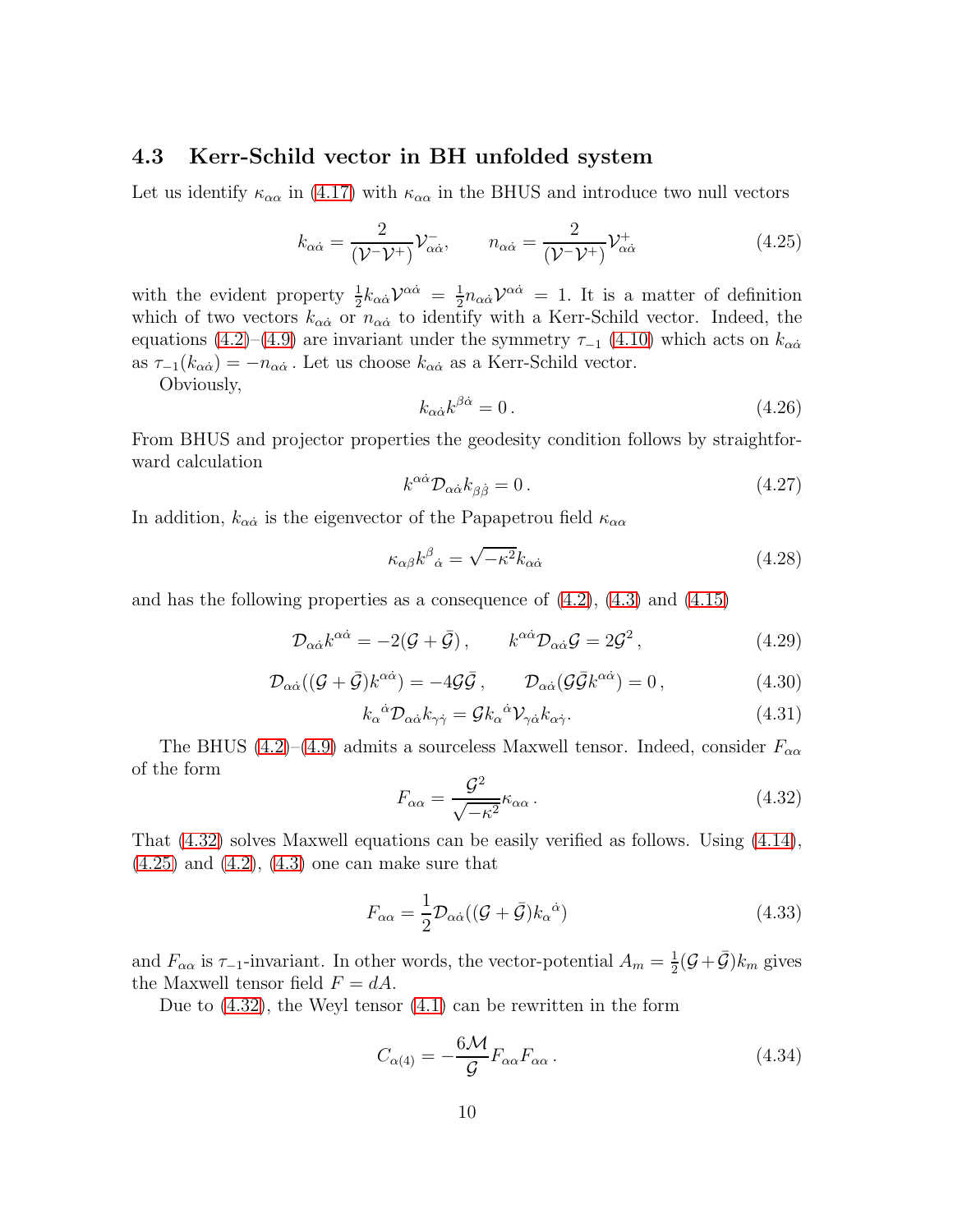The differentiation of [\(4.32\)](#page-9-0) with the aid of [\(4.3\)](#page-7-0) yields

<span id="page-10-1"></span>
$$
\mathcal{MDF}_{\alpha\alpha} = \frac{1}{4} \mathbf{h}^{\beta\dot{\beta}} \mathcal{V}^{\beta}{}_{\dot{\beta}} C_{\beta\beta\alpha\alpha} \,. \tag{4.35}
$$

The Maxwell equations

<span id="page-10-4"></span>
$$
\mathcal{D}_{\gamma\dot{\alpha}}F_{\alpha}^{\ \gamma} = 0, \qquad \mathcal{D}_{\alpha\dot{\gamma}}\bar{F}_{\dot{\alpha}}^{\ \dot{\gamma}} = 0 \tag{4.36}
$$

are now simple consequences of [\(4.35\)](#page-10-1).

The Maxwell tensor [\(4.32\)](#page-9-0) is related to Killing-Yano tensor via

<span id="page-10-2"></span>
$$
Y_{\alpha\alpha} = \frac{i}{\mathcal{G}^3} F_{\alpha\alpha} \,. \tag{4.37}
$$

Indeed, [\(4.37\)](#page-10-2) satisfies

$$
\mathcal{D}_{\alpha\dot{\alpha}}Y_{\alpha\alpha} = 0 \,, \quad \mathcal{D}_{\beta\dot{\alpha}}Y^{\beta}{}_{\alpha} + \mathcal{D}_{\alpha\dot{\beta}}\bar{Y}^{\dot{\beta}}{}_{\dot{\alpha}} = 0 \,, \tag{4.38}
$$

which implies the Yano-Killing equation [\[18\]](#page-16-3)  $\mathcal{D}_{(k}Y_{m)n} = 0$  for  $Y_{mn} = -Y_{nm}$ .

As follows from [\(4.13\)](#page-7-3), [\(4.14\)](#page-8-2), [\(4.32\)](#page-9-0) and [\(4.37\)](#page-10-2),  $Y_{\alpha\alpha}$  and  $F_{\alpha\alpha}$  constitute the Papapetrou two-form

$$
\kappa_{\alpha\alpha} = \mathcal{M}F_{\alpha\alpha} + i\lambda^2 Y_{\alpha\alpha} = \left(\mathcal{M} - \frac{\lambda^2}{G^3}\right) F_{\alpha\alpha}.
$$
 (4.39)

## <span id="page-10-0"></span>5 Kerr black hole unfolded system from  $AdS_4$

As a preparation to the description of the Kerr-Schild Ansatz in BHUS, let us reformulate the  $AdS_4$  geometry in spinor notation. The equations  $(1.4)$ – $(1.6)$  are equivalent to the following special case of the BHUS  $(4.2)$ – $(4.9)$  with  $f = 0$  that describes the vacuum solution with vanishing Weyl tensor, *i.e.*, empty AdS<sup>4</sup> space

<span id="page-10-3"></span>
$$
DV_{\alpha\dot{\alpha}} = \frac{1}{2}h^{\gamma}{}_{\dot{\alpha}}\kappa_{0\gamma\alpha} + \frac{1}{2}h_{\alpha}{}^{\gamma}\bar{\kappa}_{0\dot{\alpha}\dot{\gamma}}\,,\tag{5.1}
$$

$$
D\kappa_{0\alpha\alpha} = \lambda^2 h_\alpha{}^{\dot{\gamma}} V_{\alpha\dot{\gamma}}\,,\tag{5.2}
$$

$$
D\bar{\kappa}_{0\dot{\alpha}\dot{\alpha}} = \lambda^2 h^{\gamma}_{\dot{\alpha}} V_{\gamma\dot{\alpha}}, \qquad (5.3)
$$

$$
Dh_{\alpha\dot{\alpha}} = 0, \qquad (5.4)
$$

$$
R_{\alpha\alpha} = d\Omega_{\alpha\alpha} + \Omega_{\alpha}{}^{\beta} \wedge \Omega_{\beta\alpha} = \frac{\lambda^2}{2} h_{\alpha\dot{\alpha}} \wedge h_{\alpha}{}^{\dot{\alpha}}, \qquad (5.5)
$$

$$
\bar{R}_{\dot{\alpha}\dot{\alpha}} = d\bar{\Omega}_{\dot{\alpha}\dot{\alpha}} + \bar{\Omega}_{\dot{\alpha}}{}^{\dot{\beta}} \wedge \bar{\Omega}_{\dot{\beta}\dot{\alpha}} = \frac{\lambda^2}{2} h_{\alpha\dot{\alpha}} \wedge h^{\alpha}{}_{\dot{\alpha}} ,\qquad (5.6)
$$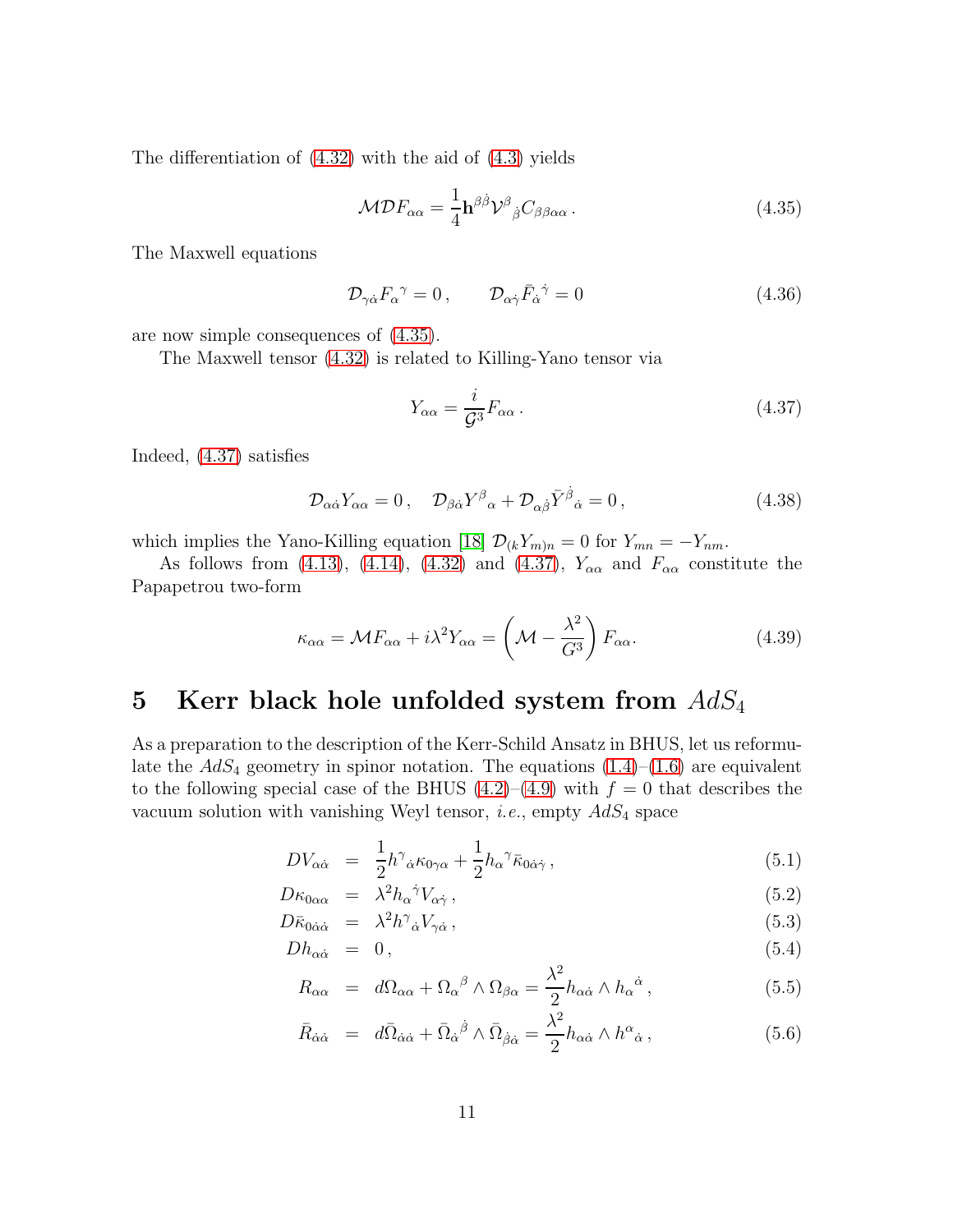where  $h_{\alpha\dot{\alpha}}$  is the  $AdS_4$  vierbein,  $\Omega_{\alpha\alpha}$  and  $\bar{\Omega}_{\dot{\alpha}\dot{\alpha}}$  are components of Lorentz connection, D is the background Lorentz differential,  $V_{\alpha\dot{\alpha}}$  is an  $AdS_4$  Killing vector and  $R_{\alpha\alpha}$ ,  $\bar{R}_{\dot{\alpha}\dot{\alpha}}$ are the components of  $AdS_4$  curvature two-form:  $D^2 \xi_{\alpha\dot{\alpha}} = \frac{1}{2} R_{\alpha\alpha}^{\ \beta} \xi_{\beta\dot{\alpha}} + \frac{1}{2} \bar{R}_{\dot{\alpha}}^{\dot{\beta}} \xi_{\alpha\dot{\beta}}$ .

The  $AdS_4$  Killing projectors  $\Pi_{0\alpha\beta}^{\pm}$  single out the null vector  $k_{0\alpha\dot{\alpha}}$  that defines  $AdS_4$ null geodesic congruence

$$
k_0^{\alpha\dot{\alpha}}D_{\alpha\dot{\alpha}}k_{0\beta\dot{\beta}} = 0, \qquad (5.7)
$$

where

<span id="page-11-1"></span>
$$
k_{0\alpha\dot{\alpha}} = \frac{2}{(V^-V^+)} V_{\alpha\dot{\alpha}}^-.
$$
\n(5.8)

Analogously, the Maxwell field generated by the null vector  $k_{0\alpha\dot{\alpha}}$  is defined by

$$
F_{0\alpha\alpha} = -\lambda^{-2} \mathcal{G}_0^3 \kappa_{0\alpha\alpha} \,, \tag{5.9}
$$

with

$$
\mathcal{G}_0 = -\frac{\lambda^2}{\sqrt{-\kappa_0^2}}.\tag{5.10}
$$

Now we are in a position to show that the  $AdS_4$  Kerr BH is a solution of BHUS  $(4.2)$ – $(4.9)$  resulting at real M from some algebraic field redefinition

<span id="page-11-4"></span>
$$
(h_{\alpha\dot{\alpha}}, V_{\alpha\dot{\alpha}}, \kappa_{0\alpha\alpha}) \rightarrow (\mathbf{h}_{\alpha\dot{\alpha}}, V_{\alpha\dot{\alpha}}, \kappa_{\alpha\alpha}), \qquad (5.11)
$$

that, in fact, extends the Kerr-Schild Ansatz to the full BHUS, expressing the  $AdS_4$ Kerr BH entirely in terms of the  $AdS_4$  background unfolded system.

Let the sets of fields  $(\Omega_{\alpha\alpha}, \mathbf{h}_{\alpha\dot{\alpha}}, \mathcal{V}_{\alpha\dot{\alpha}}, \kappa_{\alpha\alpha})$  and  $(\Omega_{\alpha\alpha}, \mathbf{h}_{\alpha\dot{\alpha}}, \mathcal{V}_{\alpha\dot{\alpha}}, \kappa_{0\alpha\alpha})$  be the Lorentz connections, vierbeins, Killing vectors and Papapetrou fields of the BHUS  $(4.2)$ – $(4.9)$ and of the vacuum equations  $(5.1)$ – $(5.6)$ , respectively. The explicit map between these two unfolded system is

<span id="page-11-2"></span>
$$
\Omega_{\alpha\dot{\alpha}|\gamma\gamma} = \Omega_{\alpha\dot{\alpha}|\gamma\gamma} - \frac{2\mathcal{MG}_0^2}{\sqrt{-\kappa_0^2}} \kappa_{0\gamma\gamma} k_{0\alpha\dot{\alpha}} - \frac{\mathcal{MG}_0}{2} (\mathcal{G}_0 + \bar{\mathcal{G}}_0) k_{0\gamma}^{\dot{\gamma}} V_{\alpha\dot{\gamma}} k_{0\gamma\dot{\alpha}} ,\tag{5.12}
$$

<span id="page-11-0"></span>
$$
\mathbf{h}_{\alpha\dot{\alpha}} = h_{\alpha\dot{\alpha}} + \frac{\mathcal{M}}{4} (\mathcal{G}_0 + \bar{\mathcal{G}}_0) h^{\beta\dot{\beta}} k_{0\beta\dot{\beta}} k_{0\alpha\dot{\alpha}}, \qquad (5.13)
$$

<span id="page-11-3"></span>
$$
\mathcal{V}_{\alpha\dot{\alpha}} = V_{\alpha\dot{\alpha}} + \frac{\mathcal{M}}{2} (\mathcal{G}_0 + \bar{\mathcal{G}}_0) k_{0\alpha\dot{\alpha}}, \qquad (5.14)
$$

$$
\kappa_{\alpha\alpha} = (1 - \mathcal{M}\lambda^{-2}\mathcal{G}_0^3)\kappa_{0\alpha\alpha}.
$$
\n(5.15)

As a consequence of [\(5.13\)](#page-11-0), the metric has the Kerr-Schild form

<span id="page-11-5"></span>
$$
g_{mn} = \eta_{mn} + \mathcal{M}(\mathcal{G}_0 + \bar{\mathcal{G}}_0)k_{0m}k_{0n}.
$$
\n
$$
(5.16)
$$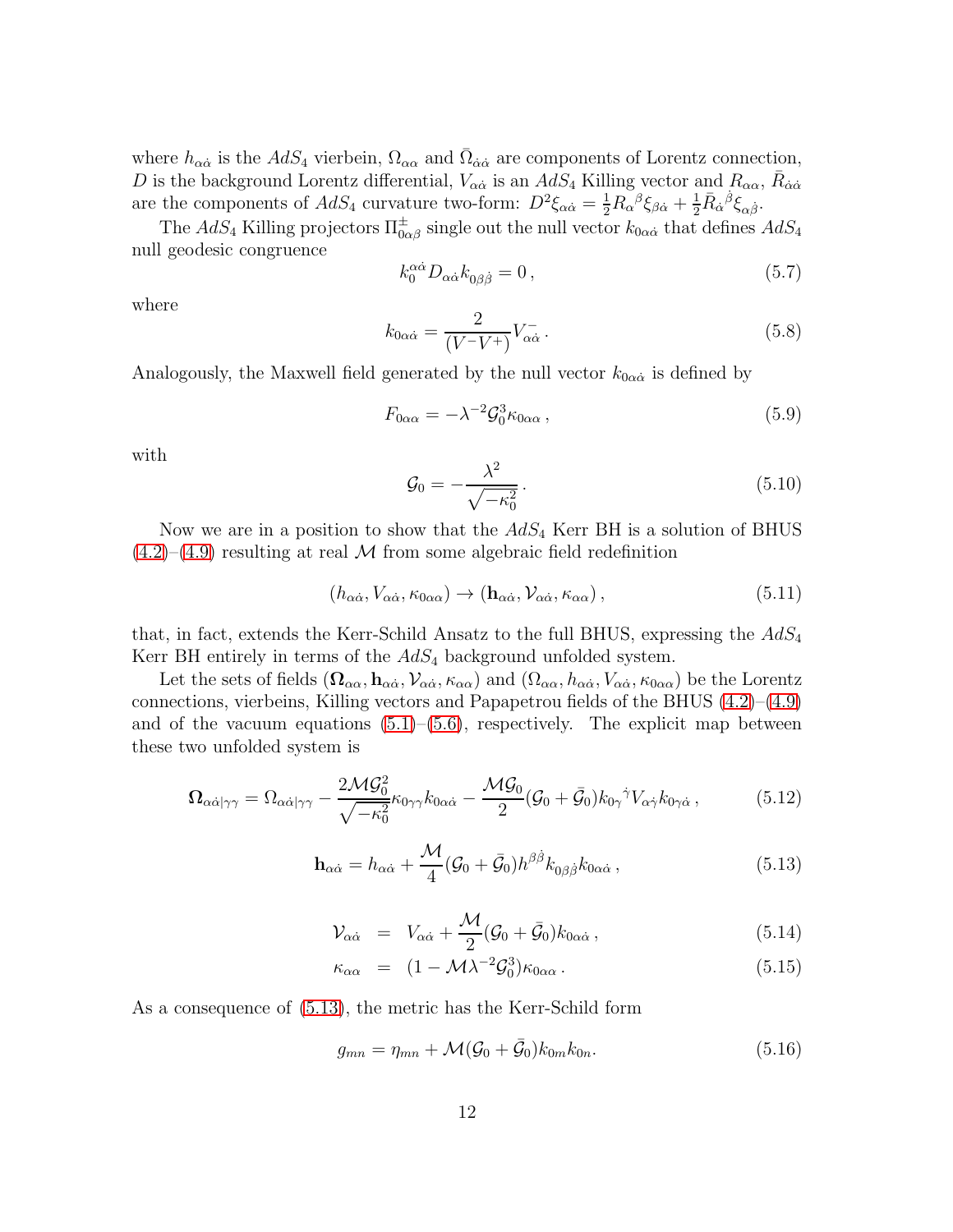Another consequence is the invariance of the null congruence [\(5.8\)](#page-11-1) and function  $\mathcal{G}_0$ under the deformation

<span id="page-12-0"></span>
$$
\mathcal{G}_0 = \mathcal{G}, \qquad k_{0\alpha\dot{\alpha}} = k_{\alpha\dot{\alpha}}.
$$
 (5.17)

Note that [\(5.17\)](#page-12-0) along with [\(4.33\)](#page-9-2) entail the equality  $F_{0\alpha\alpha} = F_{\alpha\alpha}$  and thus determine the Weyl tensor  $(4.34)$  in terms of  $AdS_4$  geometry.

Let us sketch the main steps of the derivation of the relations  $(5.12)$ – $(5.15)$  in some more detail. To see that [\(5.12\)](#page-11-2)–[\(5.15\)](#page-11-3) indeed relate two unfolded systems and to simplify the subsequent analysis, we start with the vacuum system  $(5.1)$ – $(5.6)$  and suppose that the deformation is geodesic, *i.e.*, [\(5.11\)](#page-11-4) leaves the Kerr-Schild vector and the function  $\mathcal{G}_0$  invariant [\(5.17\)](#page-12-0), checking this afterwards.

Let us look for the Kerr-Schild deformation of the background vierbein field

<span id="page-12-2"></span>
$$
\mathbf{h}_{\alpha\dot{\alpha}} = h_{\alpha\dot{\alpha}} + \frac{\mathcal{M}}{4} (\mathcal{G} + \bar{\mathcal{G}}) h^{\beta\dot{\beta}} k_{\beta\dot{\beta}} k_{\alpha\dot{\alpha}}.
$$
 (5.18)

Imposing the zero-torsion condition on the deformed vierbein  $\mathcal{D}\mathbf{h}_{\alpha\dot{\alpha}}=0$ , one obtains the deformed Lorentz connection  $\Omega_{\alpha\alpha} = \Omega_{\alpha\alpha} + \omega_{\alpha\alpha}$  with

$$
\omega_{\alpha\dot{\alpha}|\gamma\gamma} = -\mathbf{h}^i{}_{\gamma}{}^{\dot{\gamma}} D_{\gamma\dot{\gamma}} \mathbf{h}_{i\alpha\dot{\alpha}} \,. \tag{5.19}
$$

It follows then that

<span id="page-12-1"></span>
$$
\omega_{\alpha\dot{\alpha}|\gamma\gamma} = -\frac{\mathcal{M}}{2} D_{\gamma\dot{\gamma}} ((\mathcal{G} + \bar{\mathcal{G}}) k_{\gamma}^{\ \dot{\gamma}} k_{\alpha\dot{\alpha}}). \tag{5.20}
$$

Using  $(4.26)$  and  $(4.27)$  one observes that the background Lorentz derivative D in  $(5.20)$  can be replaced by the deformed one D. Using  $(4.2)$ ,  $(4.3)$  and  $(4.15)$  we get  $(5.12).$  $(5.12).$ 

Now it is straightforward to check that the Weyl tensor admits the following representation

$$
C_{\alpha\alpha\alpha\alpha} = \mathcal{D}_{\alpha\dot{\alpha}}\omega_{\alpha}{}^{\dot{\alpha}}|_{\alpha\alpha}.\tag{5.21}
$$

Note that here  $D$  can again be replaced by  $D$ , *i.e.*, the terms quadratic in  $\omega$  cancel.

The substitution of  $h_{\alpha\dot{\alpha}}$  [\(5.18\)](#page-12-2) and  $\Omega_{\alpha\alpha} = \Omega_{\alpha\alpha} - \omega_{\alpha\alpha}$  into the  $AdS_4$  unfolded system  $(5.1)$ – $(5.6)$  yields BHUS  $(4.2)$ – $(4.9)$  with the Killing vector and the Killing two-form transformed according to [\(5.14\)](#page-11-3) and [\(5.15\)](#page-11-3). Finally, it is not hard to verify that  $(5.17)$  is consistent with  $(5.14)$ ,  $(5.15)$ .

Thus, the BHUS that describes the  $AdS_4$  BH geometry with non-trivial Weyl tensor results from the algebraic field redefinition of the  $AdS<sub>4</sub>$  vacuum vierbein and connection, providing Kerr-Schild type vacuum solution of Einstein equations.

The identification with the standard BH description of Section [2](#page-3-0) requires

$$
\mathcal{G} = \frac{1}{Q}, \quad \mathcal{M} = M,\tag{5.22}
$$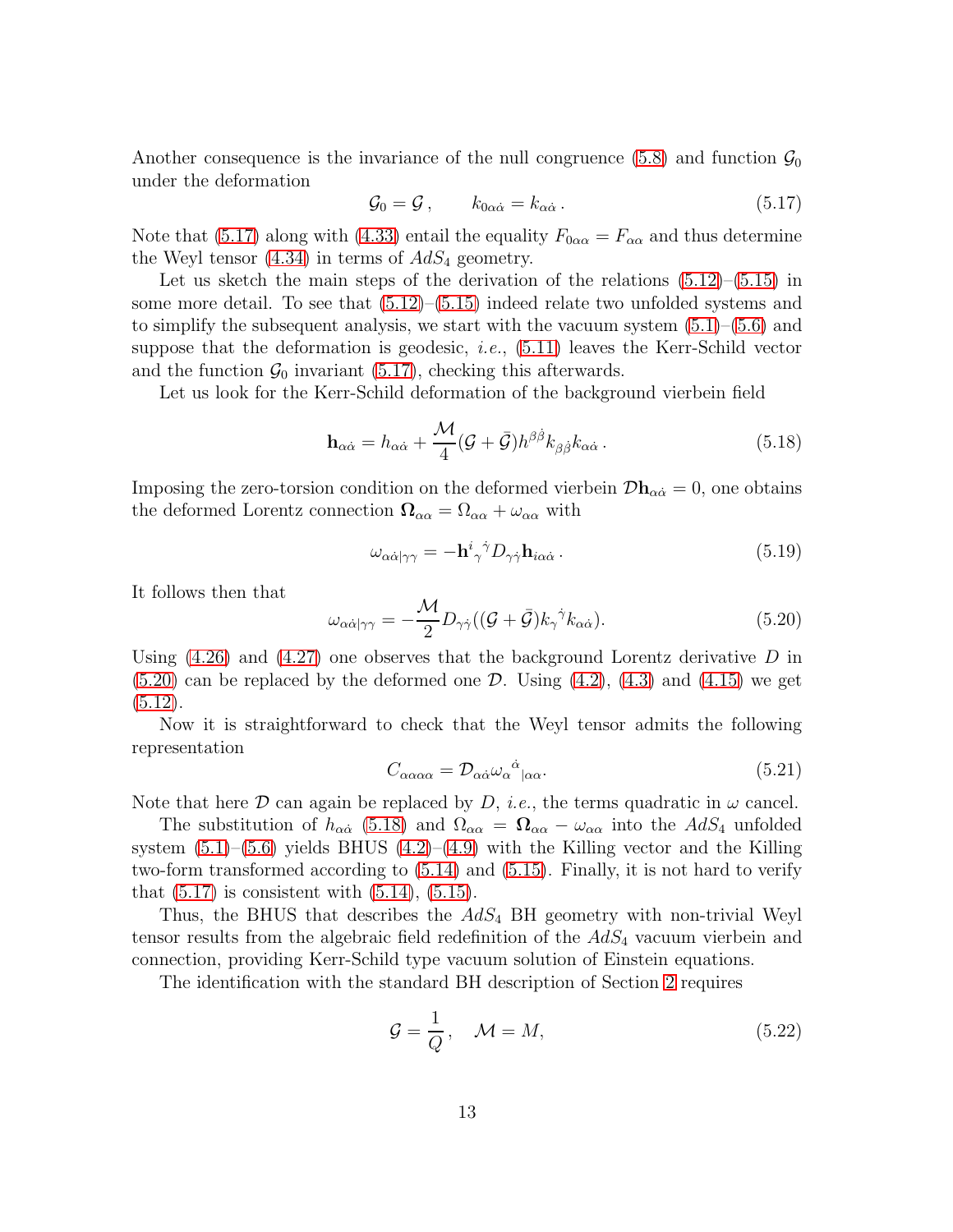with  $Q$  [\(2.8\)](#page-4-2) and the Killing vector  $\mathcal{V}^i$  [\(2.13\)](#page-4-3). Then the Kerr-Schild vector  $k^i$  determined from  $(5.8)$  coincides with  $(2.5)$ , whereas  $n^i$ , which arises with the aid of the discrete symmetry  $\tau_{-1}$ , coincides with one from Section [2.](#page-3-0) Moreover, the metric [\(5.16\)](#page-11-5) is identical to standard Kerr-Schild representation [\(2.1\)](#page-3-2).

The Schwarzschild case with  $a = 0$  is singled out by the following additional condition

$$
\mathcal{V}_{\alpha\dot{\alpha}}^{+-} = \mathcal{V}_{\alpha\dot{\alpha}}^{-+} = 0. \tag{5.23}
$$

### <span id="page-13-0"></span>6 Black hole massless fields

Let us show how the BHUS reproduces solutions to free massless field equations in  $AdS<sub>4</sub>$  for all integer spins via a Kerr-Schild type algebraic field redefinition.

Consider the traceless symmetric tensor

$$
\varphi_{mm} = \frac{1}{2} (\mathcal{G} + \bar{\mathcal{G}}) k_m k_m \,. \tag{6.1}
$$

Taking into account [\(4.2\)](#page-7-0), [\(4.3\)](#page-7-0) and [\(4.5\)](#page-7-0), the straightforward calculation yields

<span id="page-13-1"></span>
$$
\mathcal{D}^n \mathcal{D}_n \varphi_{mm} - 2 \mathcal{D}^n \mathcal{D}_m \varphi_{mn} = -6\lambda^2 \varphi_{mm}.
$$
 (6.2)

In this way we obtain Einstein equations for the Kerr-Schild decomposition [\(5.16\)](#page-11-5), or spin-2 free field equations. Note that one can use D instead of  $\mathcal D$  in [\(6.2\)](#page-13-1).

The Maxwell case is analogous. It is a simple consequence of [\(4.33\)](#page-9-2) that the vector field  $\varphi_m = \frac{1}{2}(\mathcal{G} + \bar{\mathcal{G}})k_m$  satisfies [\(4.36\)](#page-10-4).

Things change for the scalar  $\varphi = \frac{1}{2}$  $\frac{1}{2}(\mathcal{G} + \bar{\mathcal{G}})$ . Using [\(4.2\)](#page-7-0), [\(4.3\)](#page-7-0), [\(4.15\)](#page-8-1) and [\(4.36\)](#page-10-4) one finds

$$
\mathcal{D}^{\alpha\dot{\alpha}}\mathcal{D}_{\alpha\dot{\alpha}}\mathcal{G} = -4\mathcal{G}^2\sqrt{-\kappa^2}.
$$
 (6.3)

The substitution of [\(4.14\)](#page-8-2) yields

<span id="page-13-2"></span>
$$
\mathcal{D}^{\alpha\dot{\alpha}}\mathcal{D}_{\alpha\dot{\alpha}}\mathcal{G} = 4\lambda^2 \mathcal{G} - 4\mathcal{M}\mathcal{G}^4. \tag{6.4}
$$

Thus, it reduces to  $D^{\alpha\dot{\alpha}}D_{\alpha\dot{\alpha}}\varphi = 4\lambda^2\varphi$  only in the  $AdS_4$  limit with  $\mathcal{M} = 0$ ,  $\mathcal{D} = D$ . This equation describes propagation of a massless scalar in  $AdS<sub>4</sub>$ . Using differential properties of  $k_{\alpha\dot{\alpha}}$ , one can obtain

$$
\mathcal{D}_m(k^m k^n \mathcal{D}_n(\mathcal{G} + \bar{\mathcal{G}})^2) = 4(\mathcal{G}^4 + \bar{\mathcal{G}}^4).
$$
\n(6.5)

Hence, from the equation [\(6.4\)](#page-13-2) it follows

$$
\mathcal{D}^m \mathcal{D}_m \varphi = 2\lambda^2 \varphi - 2\mathcal{M} \mathcal{D}_m(\varphi^{mn} \mathcal{D}_n \varphi).
$$
 (6.6)

The second term on the r.h.s. represents the nonlinear correction to a massless scalar propagating in Kerr-Schild background. Thus, the fields  $\varphi$ ,  $\varphi_m$ ,  $\varphi_{mm}$  verify the free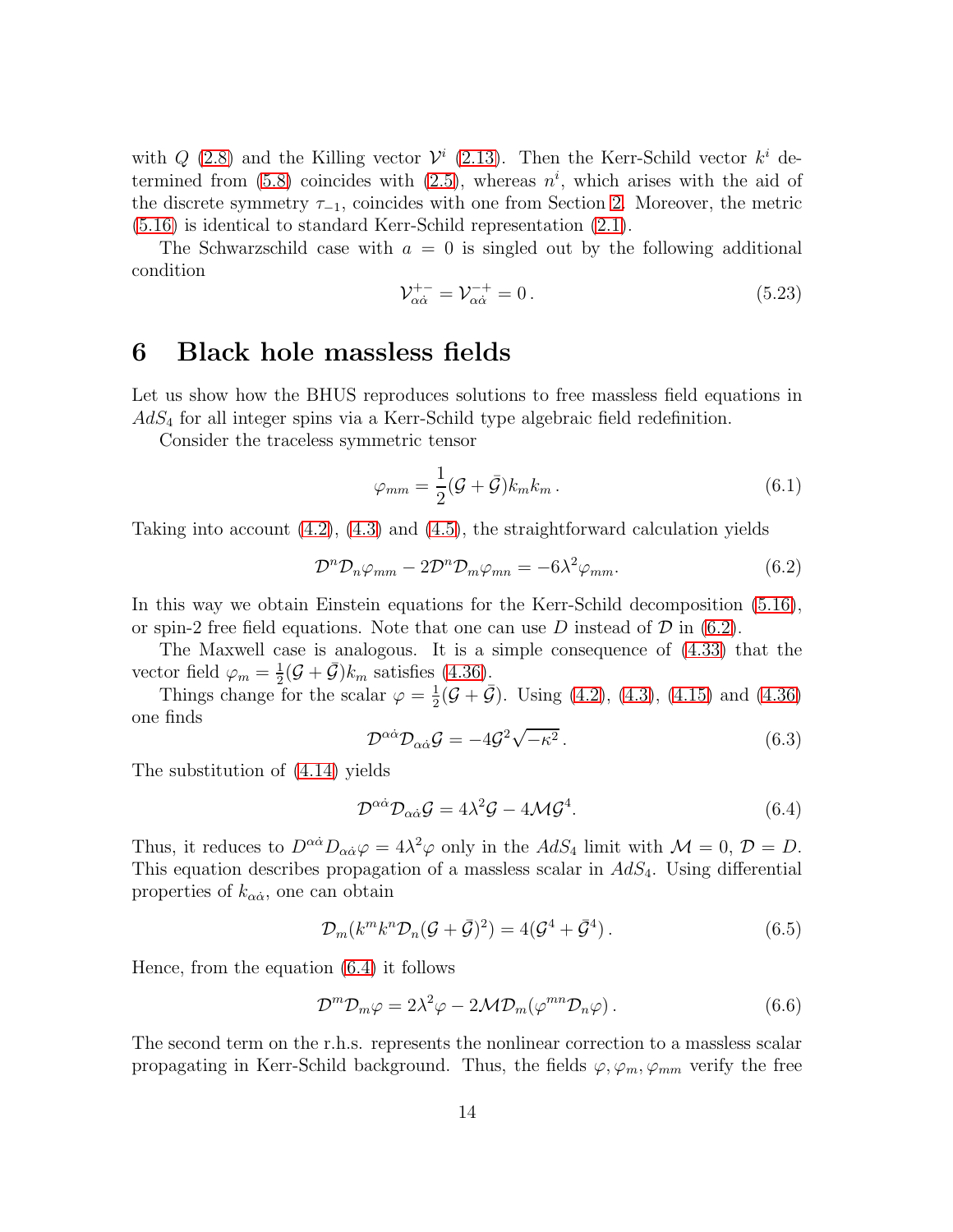massless equations in  $AdS_4$  space for spins 0,1 and 2, respectively, [\[28,](#page-16-13) [31\]](#page-16-16). Using BHUS one can show that  $4$ 

$$
\varphi_{m(s)} = \frac{1}{2}(\mathcal{G} + \bar{\mathcal{G}})k_m \dots k_m \tag{6.7}
$$

gives a Kerr-Schild solution for a massless integer spin–s equation in  $AdS_4$  background

<span id="page-14-2"></span>
$$
D^{n}D_{n}\varphi_{m(s)} - sD_{n}D_{m}\varphi^{n}{}_{m(s-1)} = -2(s-1)(s+1)\lambda^{2}\varphi_{m(s)}.
$$
\n(6.8)

In the Kerr-Schild background [\(6.8\)](#page-14-2) changes to

<span id="page-14-3"></span>
$$
\mathcal{D}^n \mathcal{D}_n \varphi_{m(s)} - s \mathcal{D}_n \mathcal{D}_m \varphi^n{}_{m(s-1)} = -2(s-1)(s+1)\lambda^2 \varphi_{m(s)} - \mathcal{M}(s-1)(s-2)\mathcal{D}_n(\varphi^{nr} \mathcal{D}_r \varphi_{m(s)})\,. \tag{6.9}
$$

Note that the interaction term in [\(6.9\)](#page-14-3) vanishes only for  $s = 1$  and  $s = 2$ .

This result suggests that the Kerr-Schild Ansatz should admit an extension to the nonlinear equations of 4d massless fields of all spins (see [\[5\]](#page-15-3) and references therein).

### <span id="page-14-0"></span>7 Summary and discussion

We have shown that  $AdS_4$  Kerr BH admits a simple description in terms of unfolded field equations generated by a Killing vector of the background  $AdS_4$  space. We considered the case of four dimensions using the spinor formalism.

Our aim was to find the description of the  $AdS_4$  Kerr BH that does not refer to a particular coordinate system. Such a description is given in terms of a coordinateindependent unfolded system of differential equations that encode all properties of the  $AdS_4$  Kerr BH.

The proposed approach allowed us to shown how seemingly different structures resided in the 4d BH such as, e.g., the existence of Yano-Killing tensor, the decomposition of the curvature tensor into Maxwell tensor and the Papapetrou field, naturally arise from the  $AdS_4$  geometry with a distinguished Killing vector. An interesting direction for the further study is to explore the BH unfolded system on its own right, including, in particular, the case of complex deformation parameter  $\mathcal M$  which, as we expect, should correspond to the Taub-NUT case. More generally, such an analysis can provide a powerful technique for identification of BH solutions via the algebraic properties of the corresponding solutions.

We believe that the proposed construction allows an extension to the nonlinear HS field equations also formulated in the unfolded form (see [\[5,](#page-15-3) [7,](#page-15-5) [8\]](#page-15-6) for reviews). It is worth to note that the proposed BH unfolded system allows us to build solutions not only to linearized Einstein equations which reduce in this case to Pauli-Fierz equations

<span id="page-14-1"></span><sup>4</sup>A number in parenthesis next to an index denotes a number of symmetrized indices, e.g.,  $\phi_{m(s)} = \phi_{m_1...m_s}.$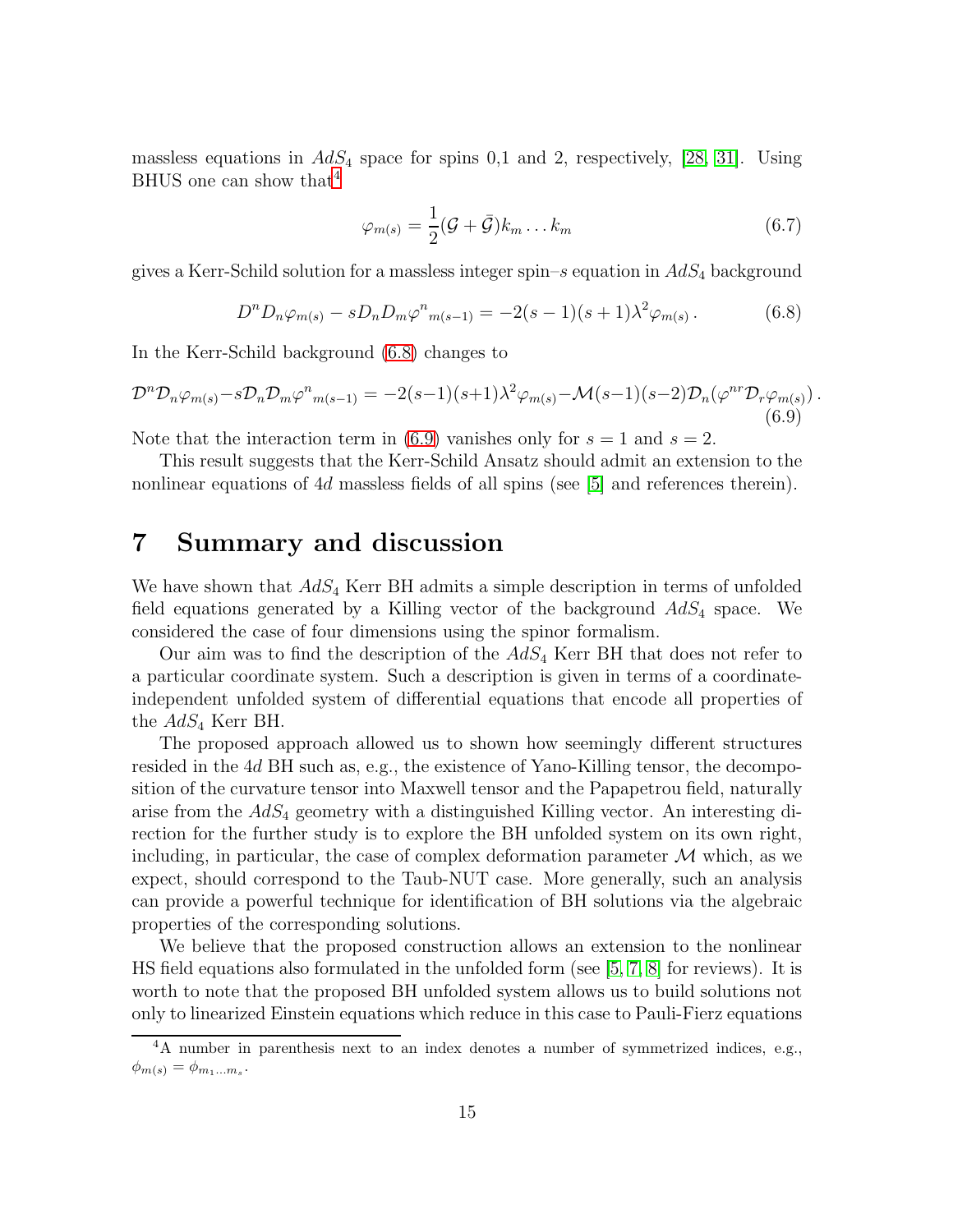but also to Fronsdal equations of all massless integer spins propagating in  $AdS_4$ . This fact looks particularly encouraging from the HS gauge theory perspective. Indeed, this implies that  $AdS_4$  Kerr BH naturally fits linearized HS gauge theory through an algebraic field redefinition of the vacuum solution. The analysis of the BH solution in the nonlinear HS gauge theory is, however, beyond the scope of this paper and will be given elsewhere.

## Acknowledgement

This research was supported in part by INTAS Grants No 03-51-6346 and 05-7928, RFBR Grant No 05-02-17654, LSS No 4401.2006.2. A.M. acknowledges financial support from Landau Scholarship Foundation and from Dynasty Foundation.

# References

- <span id="page-15-12"></span><span id="page-15-0"></span>[1] R.P. Kerr, Phys. Rev. Lett. 11 (1963) 237
- <span id="page-15-1"></span>[2] R.P. Kerr, *Discovering the Kerr and Kerr-Schild metrics*, [\[arXiv:0706.1109\]](http://arxiv.org/abs/0706.1109)
- <span id="page-15-2"></span>[3] R.P. Kerr and A. Schild, Proc. Symp. Appl. Math. 17 (1965) 199
- <span id="page-15-3"></span>[4] M.A. Vasiliev, Int.J.Mod.Phys. D5 (1996) 763-797, [\[hep-th/9611024\]](http://arxiv.org/abs/hep-th/9611024)
- [5] M.A. Vasiliev, *Higher spin gauge theories: Star-product and* AdS *space*, in M.A. Shifman ed., The many faces of the superworld (World Scientific, 2000), [\[hep-th/9910096\]](http://arxiv.org/abs/hep-th/9910096)
- <span id="page-15-5"></span><span id="page-15-4"></span>[6] D. Sorokin, *Introduction to the classical theory of higher spins*, [\[hep-th/0405069\]](http://arxiv.org/abs/hep-th/0405069)
- [7] A. Sagnotti, E. Sezgin and P. Sundell, *On higher spins with a strong*  $Sp(2,\mathbb{R})$ *condition*, Proceedings of the First Solvay Workshop on Higher-Spin Gauge Theories (Brussels, May 2004), [\[hep-th/0501156\]](http://arxiv.org/abs/hep-th/0501156)
- <span id="page-15-6"></span>[8] X. Bekaert, S. Cnockaert, C. Iazeolla and M.A.Vasiliev, *Nonlinear higher spin theories in various dimensions*, Proceedings of the First Solvay Workshop on Higher-Spin Gauge Theories (Brussels, May 2004), [\[hep-th/0503128\]](http://arxiv.org/abs/hep-th/0503128)
- <span id="page-15-8"></span><span id="page-15-7"></span>[9] R.C. Myers and M.J. Perry, Ann. Phys. 172 (1986) 304
- <span id="page-15-9"></span>[10] J.M. Maldacena, Adv. Theor. Math. Phys. 2 (1998) 231, [\[hep-th/9711200\]](http://arxiv.org/abs/hep-th/9711200)
- [11] E. Witten, Adv. Theor. Math. Phys. 2 (1998) 253, [\[hep-th/9802150\]](http://arxiv.org/abs/hep-th/9802150); S.S. Gubser, I.R. Klebanov and A.M. Polyakov, Phys. Lett. B428 (1998) 105, [\[hep-th/9802109\]](http://arxiv.org/abs/hep-th/9802109)
- <span id="page-15-10"></span>[12] S.W. Hawking, C.J. Hunter and M.M. Taylor-Robinson, Phys. Rev. D59 (1999) 064005, [\[hep-th/9811056\]](http://arxiv.org/abs/hep-th/9811056)
- <span id="page-15-11"></span>[13] A. Chamblin, R. Emparan, C.V. Johnson and R.C. Myers, Phys. Rev. D60 (1999) 064018, [\[hep-th/9902170\]](http://arxiv.org/abs/hep-th/9902170)
- <span id="page-15-13"></span>[14] B. Carter, Commun. Math. Phys. 10 (1968) 280